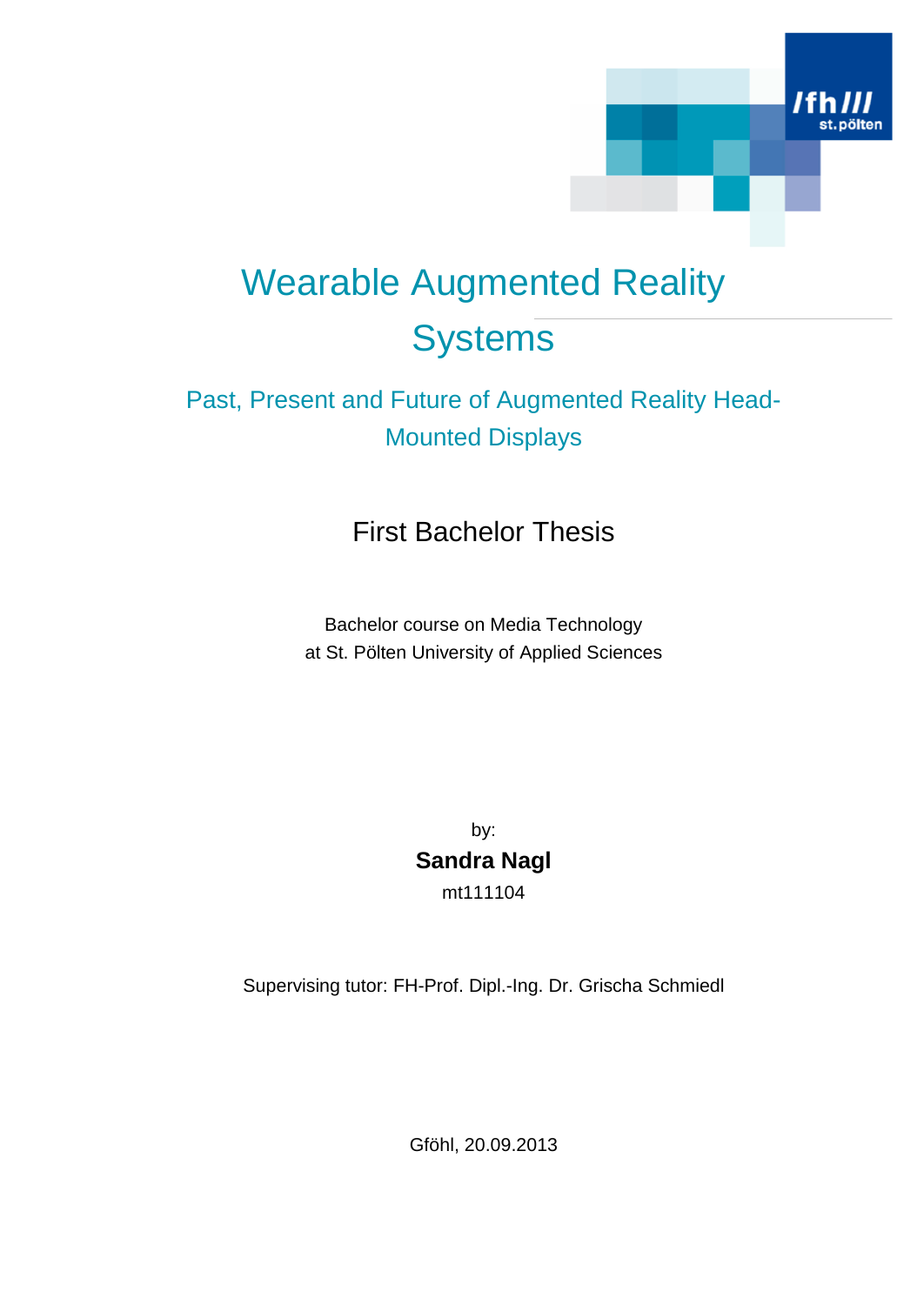## **Declaration**

- The attached research paper is my own, original work undertaken in partial fulfillment of my degree.

- I have made no use of sources, materials or assistance other than those which habe been openly and fully acknowledged in the text. If any part of another person's work has been quoted, this either appears in inverted commas or (if beyond a few lines) is indented.

- Any direct quotation or source of ideas has been identified in the text by author, date, and page number(s) immediately after such an item, and full details are provided in a reference list at the end of the text.

- I understand that any breach of the fair practice regulations may result in a mark of zero for this research paper and that it could also involve other repercussions.

.................................................. ................................................

Place, Date **Signature** Signature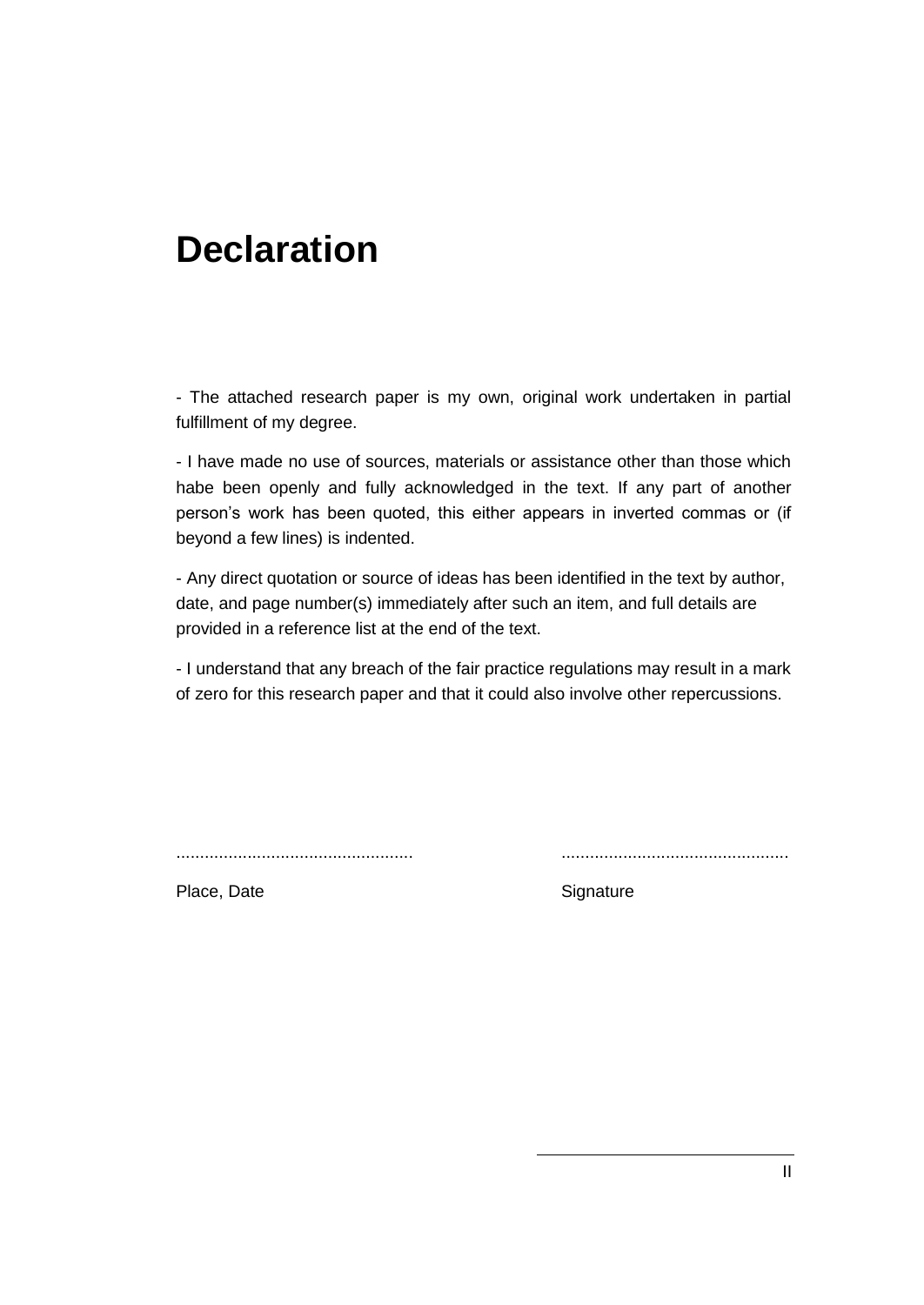## **Abstract**

This thesis deals with wearable headsets that are based on the technology of Augmented Reality. There is a definition of Augmented Reality and it is compared to Virtual Reality in order to accentuate the differences between them. In addition, a glimpse into the history of Augmented Reality devices is given. Furthermore, functionalities of currently existing types of head-mounted displays, such as video and optical see-through monitors, as well as projective and retinal displays, are explained.

This paper also introduces a choice of products, which are attempting to establish themselves on the market at present or in the near future, such as Google Glass and META.01. Moreover, there is an outlook on potential future developments in this area, such as bionic contact lenses, or the mergence of Augmented Reality with ubiquitous computing. Changes in terms of the embedded technology and the usability of the devices, as well as the interaction with virtual objects, are broached, so that they become part of the daily routine of people and suitable for the mass-market.

Ultimately, the main fields of application for Augmented Reality apparatuses in the future are addressed. One use case is the navigation of car drivers and pedestrians. This technology can also be applied to support workers during the accomplishment of complex tasks in the industry, such as repairs of technical machines. Augmented Reality headsets will not only facilitate the everyday lives of people, but will also be utilized to save lives in the future, for instance when it comes to perform a surgery. It can also be used to envisage architectural structures and push the gaming industry to a new level. In the future, advertising in virtual spaces will play an important role as well.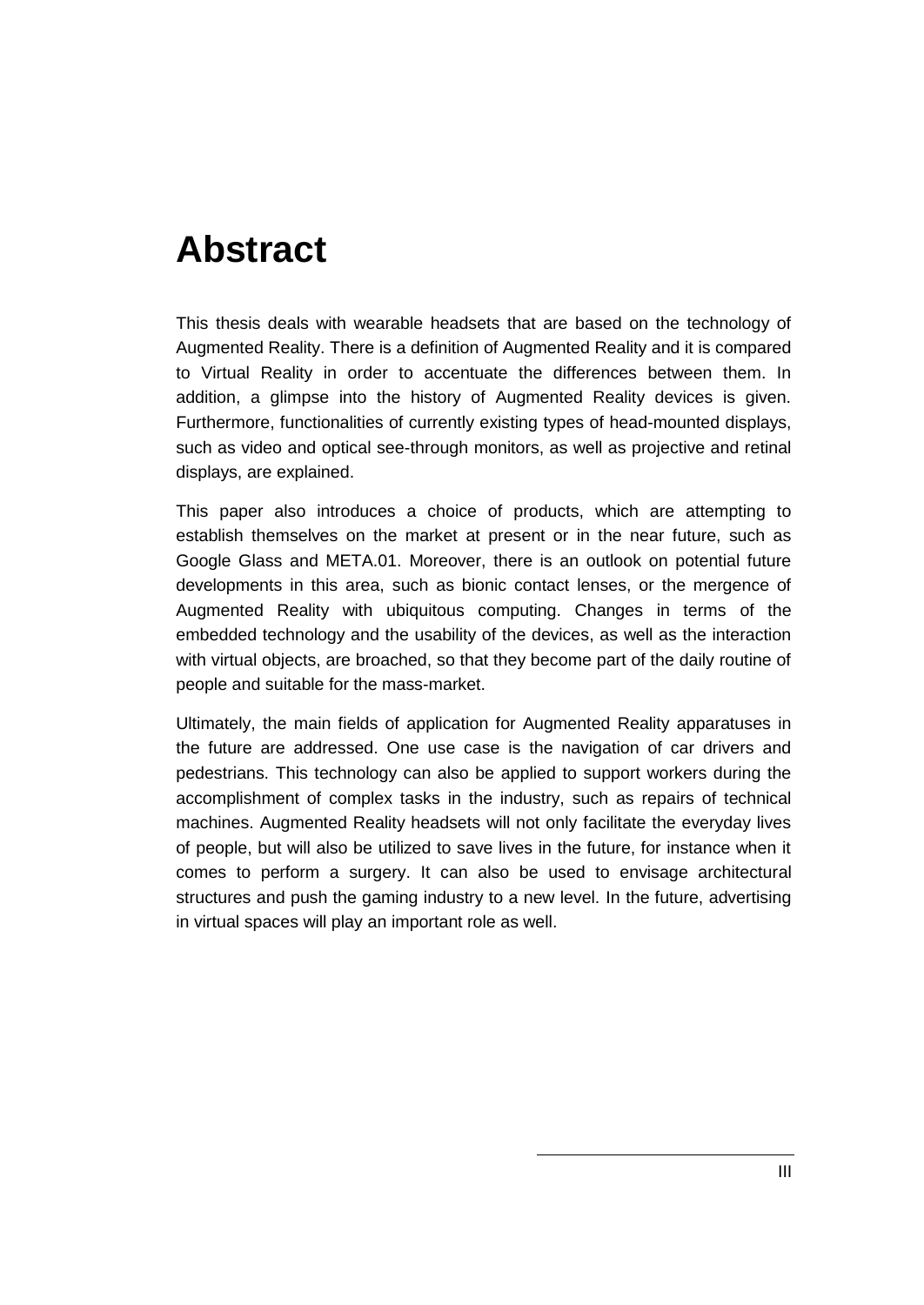## **Table of contents**

| <b>Declaration</b>                                                                          | $\mathbf{I}$                       |
|---------------------------------------------------------------------------------------------|------------------------------------|
| <b>Abstract</b>                                                                             | $\mathbf{III}$                     |
| <b>Table of contents</b>                                                                    | IV                                 |
| <b>Introduction</b><br>1                                                                    | 1                                  |
| <b>Definition of Augmented Reality</b><br>$\mathbf{2}$<br>2.1 Comparison to Virtual Reality | $\boldsymbol{2}$<br>$\overline{2}$ |
| 3<br><b>Head-Mounted Display Technologies</b>                                               | 4                                  |
| Video See-Through<br>3.1                                                                    | 4                                  |
| 3.2 Optical See-Through                                                                     | 5                                  |
| 3.3 Projective                                                                              | 6                                  |
| 3.4 Retinal                                                                                 | $\overline{7}$                     |
| <b>The Past</b><br>4                                                                        | 9                                  |
| 5<br><b>The Present</b>                                                                     | 11                                 |
| Google Glass<br>5.1                                                                         | 11                                 |
| 5.2 META.01                                                                                 | 13                                 |
| <b>The Future</b><br>6                                                                      | 15                                 |
| <b>Bionic Contact Lenses</b><br>6.1                                                         | 15                                 |
| <b>Ubiquitous Computing</b><br>6.2                                                          | 17                                 |
| 6.3 Thought Control                                                                         | 18                                 |
| <b>Fields of Application</b><br>$\mathbf{7}$                                                | 19                                 |
| Navigation<br>7.1                                                                           | 19                                 |
| Medicine<br>7.2                                                                             | 20                                 |
| 7.3<br>Industry                                                                             | 21                                 |
| 7.4 Architecture<br>7.5<br>Tourism                                                          | 22<br>22                           |
| 7.6 Advertising                                                                             | 23                                 |
| 7.7 Entertainment                                                                           | 23                                 |
|                                                                                             |                                    |
| <b>Conclusion</b><br>8                                                                      | 25                                 |
| <b>References</b>                                                                           | 26                                 |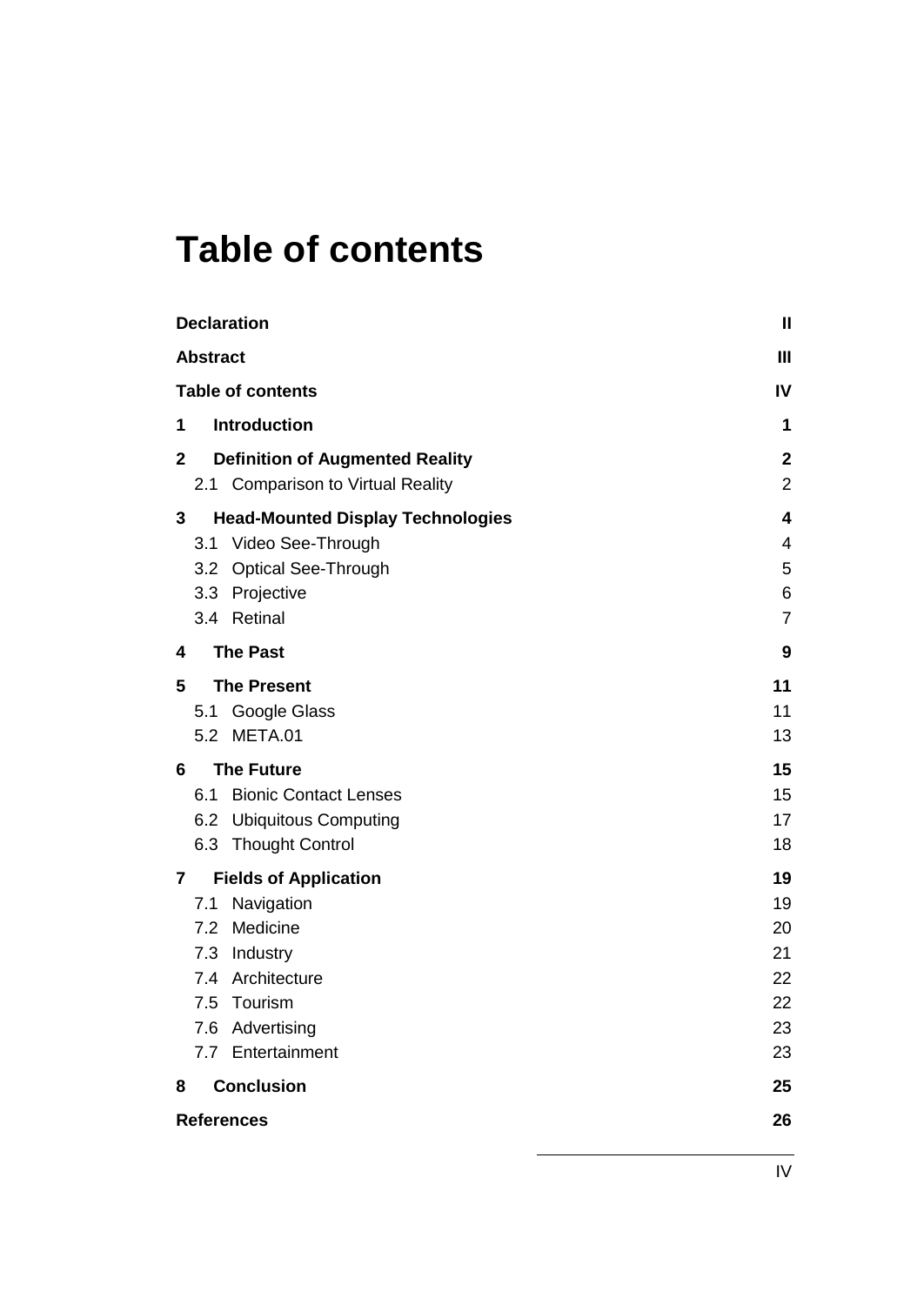**List of figures 29**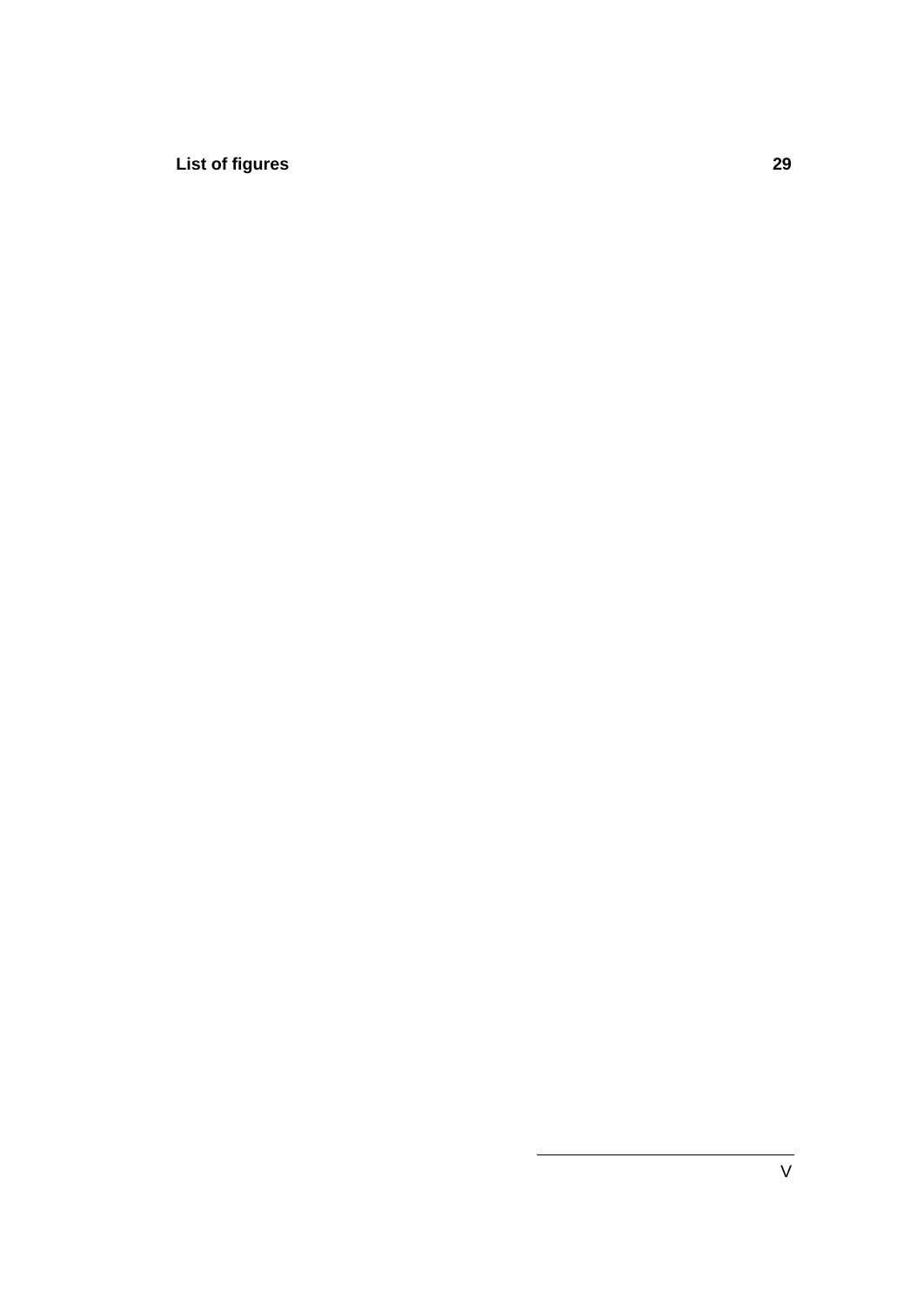## **1 Introduction**

Anyone interested in movies, will probably be familiar with the two science fiction films "Minority Report" and "Terminator". In those two blockbusters, the concept of Augmented Reality has been taken up and implemented accordingly to the ideas of the stage directors and producers. Thereby, the protagonists were equipped with high-technology gadgets or special computer interfaces.

In Minority Report, Tom Cruise is able to retrieve, select and shift multimediabased, virtual information that is displayed onto a transparent, head-up glass pane, simply by moving his hands, which are covered with special data gloves, in front of him.

Before Arnold Schwarzenegger accepted the office to become the governor of California, he was known as the Terminator from the movie of the same title. Through his bionic eye, the main character's actual field of view is superimposed with consecutively updated information.

What was costly staged science fiction by James Cameron in 1984, has become reality, Augmented Reality, so to speak. Humanity is closer to this futuristic technology, than the majority estimates.

This thesis deals with the past, present and future of Augmented Reality headmounted displays and brings out, which changes in technology are required to establish such devices in the daily routine of humanity.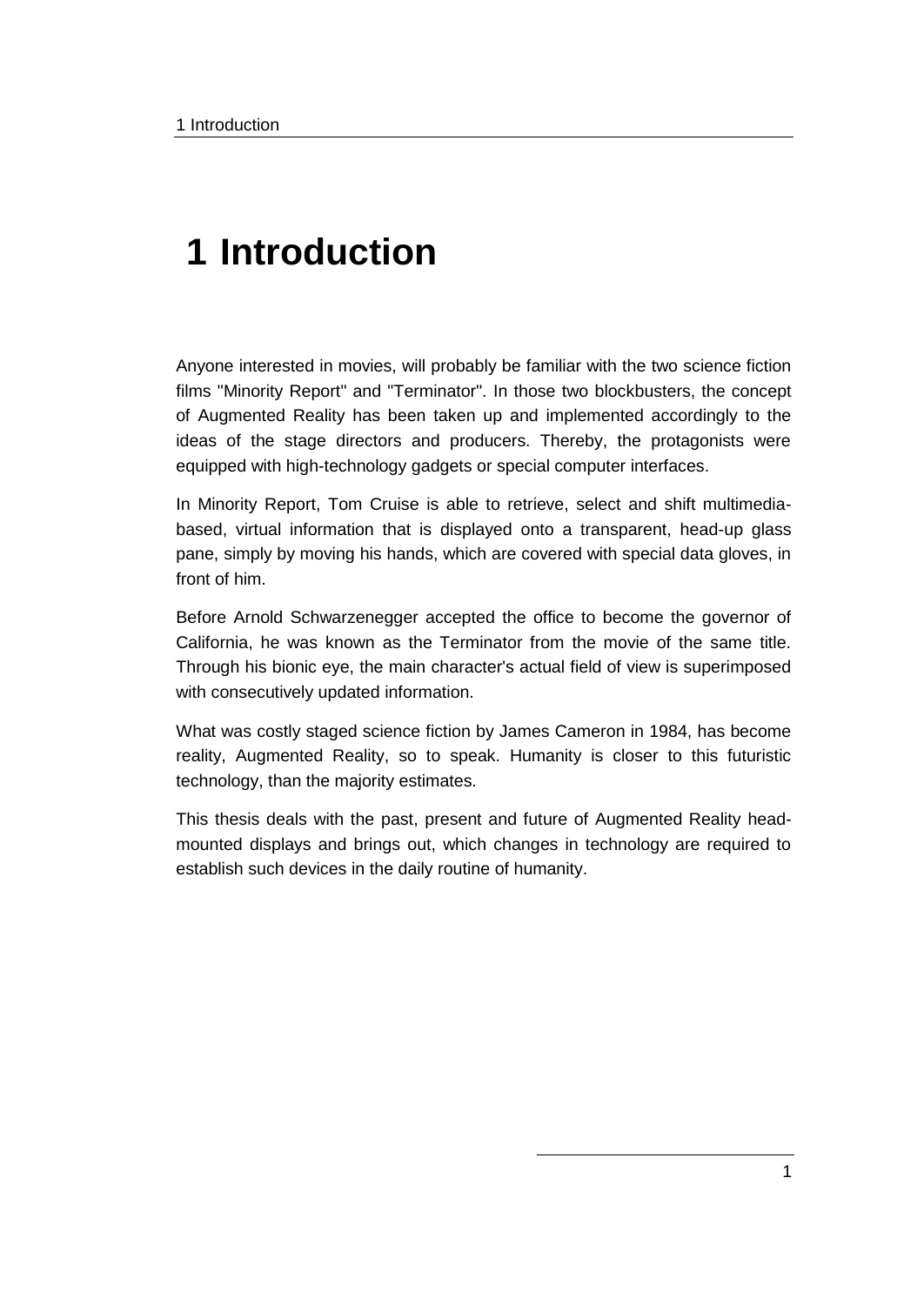## **2 Definition of Augmented Reality**

Augmented Reality (AR) characterizes a form of human machine interaction, which provides the opportunity to extend the real environment with additional, virtual information, which provides an insight into a broader perspective for human users. (Azuma, 1997, p. 356) Therefore computer-generated information is displayed into the viewer's field of vision, for instance by means of a headmounted display.

Other sub-categories of this technology are, on the one hand, Mobile Augmented Reality, where the created information is superimposed through the view of an handheld device, such as applications of an Smartphone. On the other hand, there is Spatial Augmented Reality, where virtual objects are projected directly onto the surfaces of the real environment by the means of a projector placed in specially designed rooms. (Raskar, Welch, Fuchs, 1998, p. 962)

The illustration of images is done in real time and context-dependent, that is to say the appropriate information for each object is displayed. (Tönnis, 2010, p. 2) In best case, no difference between the real and the augmented reality is recognizable for the viewer. To ensure this, it is important that the overlaid information is displayed on the accurate position.

As Augmented Reality is a fusion of real and virtual world, it brings new technical possibilities in many application areas, whose are pointed out in another chapter of this thesis.

### **2.1 Comparison to Virtual Reality**

Virtual reality (VR) is a three-dimensional surrounding area entirely created by computer, which is regarded as real by the observer. The viewer is completely immersed in the artificial world by means of a head-mounted display and the user is able to interact with the virtual scene. (Azuma, 1997, p. 356)

Although both technologies share the key element of interaction with the virtual objects, the biggest difference to Augmented Reality is that in Virtual Reality the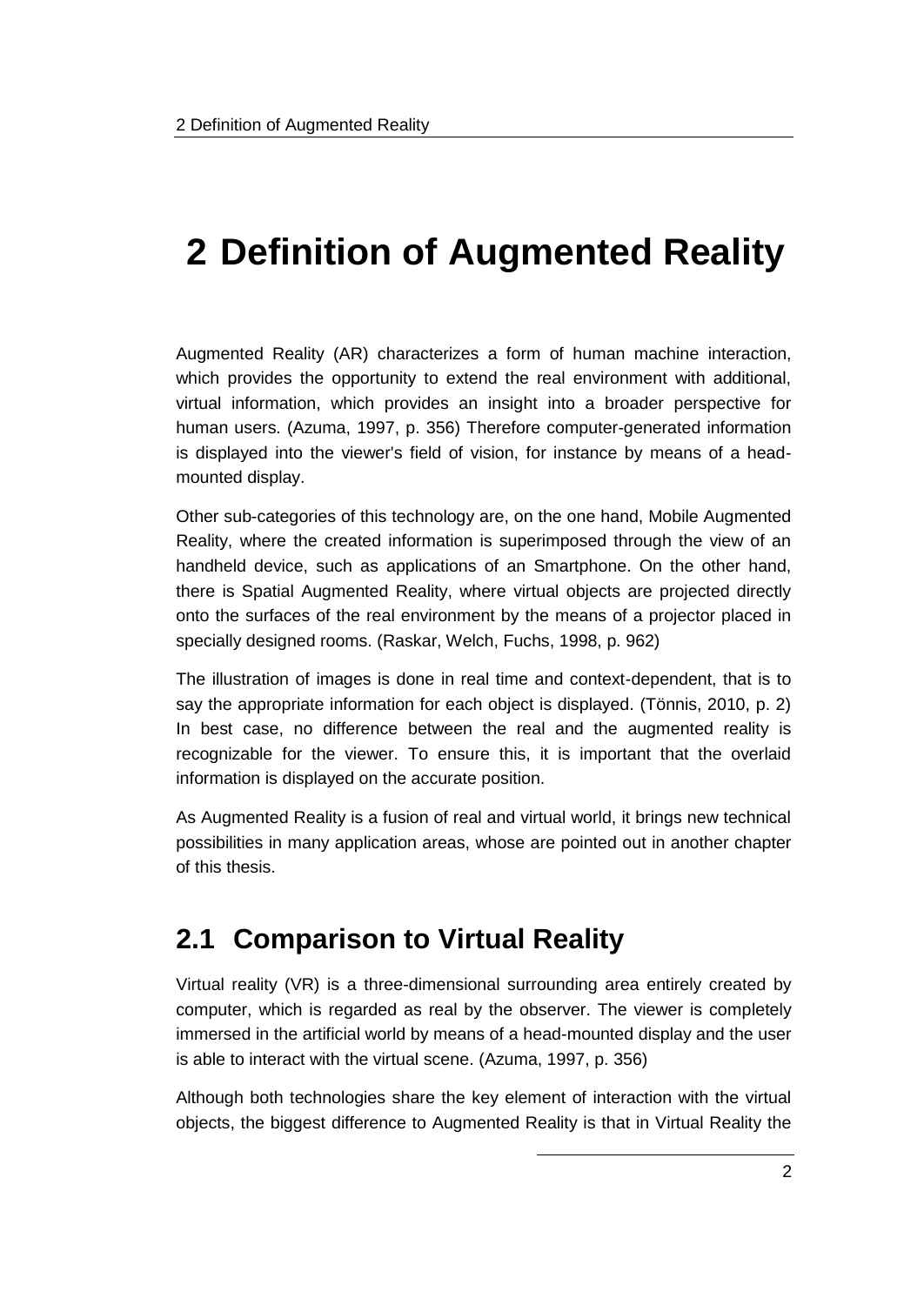#### 2 Definition of Augmented Reality

viewer is completely in an synthetic world and is unable to see his or her actual surroundings. In contrast, in Augmented Reality the real environment can, in addition to the superimposed or composited virtual information, be perceived as well.

The result is a continuum, defined by Milgram, where both levels of reality reality and virtuality - are merged, which is called "Mixed Reality". (Milgram, Takemura, Utsumi & Kishino, 1994) The Augmented Reality system interacts closer with the reality, while the virtual reality has little or no relation to the real scene.



*Figure 1.* Milgram's Reality-Virtuality Continuum.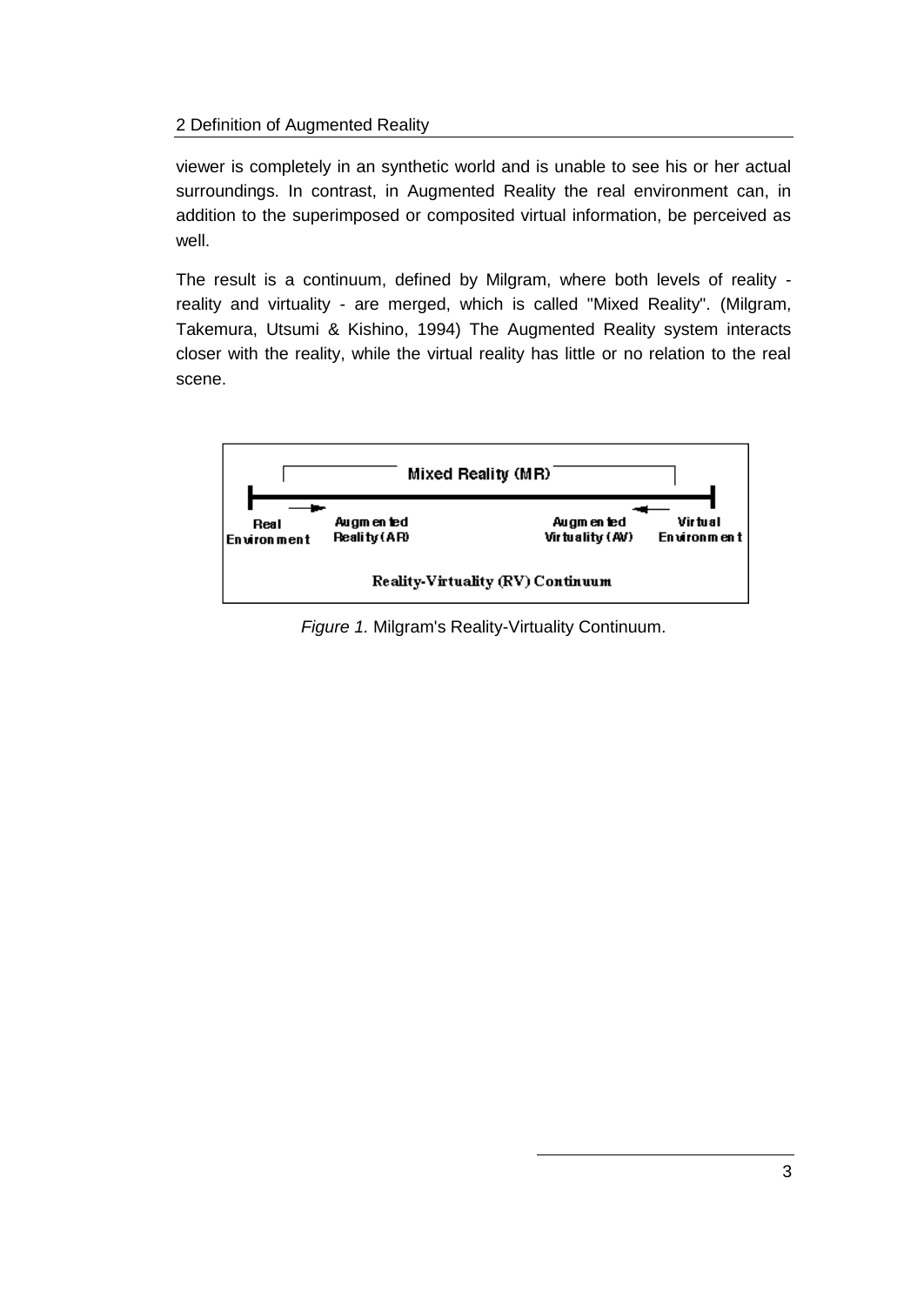Generally, there are four different methods available to visually integrate virtual elements into the real environment using various wearable devices: video and optical see-through, which are currently applied the most, as well as projections. A promising technology for the near future represent retinal displays. Those methods are explained in detail and their advantages and drawbacks in technical and usability matters are pointed out in the following sections.

### **3.1 Video See-Through**

Video see-through is closely related to virtual reality, since, in this case, the real scene is recorded by video cameras mounted on the wearable device. This video feed will be displayed on one or two, mostly liquid crystal display (LCD) based, monitors that are placed in front of the eyes of the beholder, so that a immersed and closed-view is emerging. In addition, the virtual elements superimpose the digitized data on the opaque displays. (Edwards, Rolland, & Keller, 1993)

As the data of virtuality and reality is stored separately, brightness and contrast between the computer-generated elements and the reality can be accurately matched, so that a smooth, unobtrusive transition occurs. Contents may be easily installed in or removed from the digitized stream, because the exact pixel coordinates can be calculated. Another advantage includes that, in contrast to optical see-through, no or lower cognition delays arise between virtuality and reality. To adjust the lag of time resulting during the display of AR elements, the procedure is to temporally delay the recorded video feed as well. This is a relatively low priced technology of wearable devices. (van Krevelen, & Poelman, 2010, p. 3)

A main problem of video see-through is that, due to the digitized image, the real scene, as well as the virtual elements, are displayed in the reduced resolution (180,000 to 240,000 pixels) of the mounted monitor. Moreover, the visual field of the user is constricted (about 30 degrees horizontally) and distorted at times,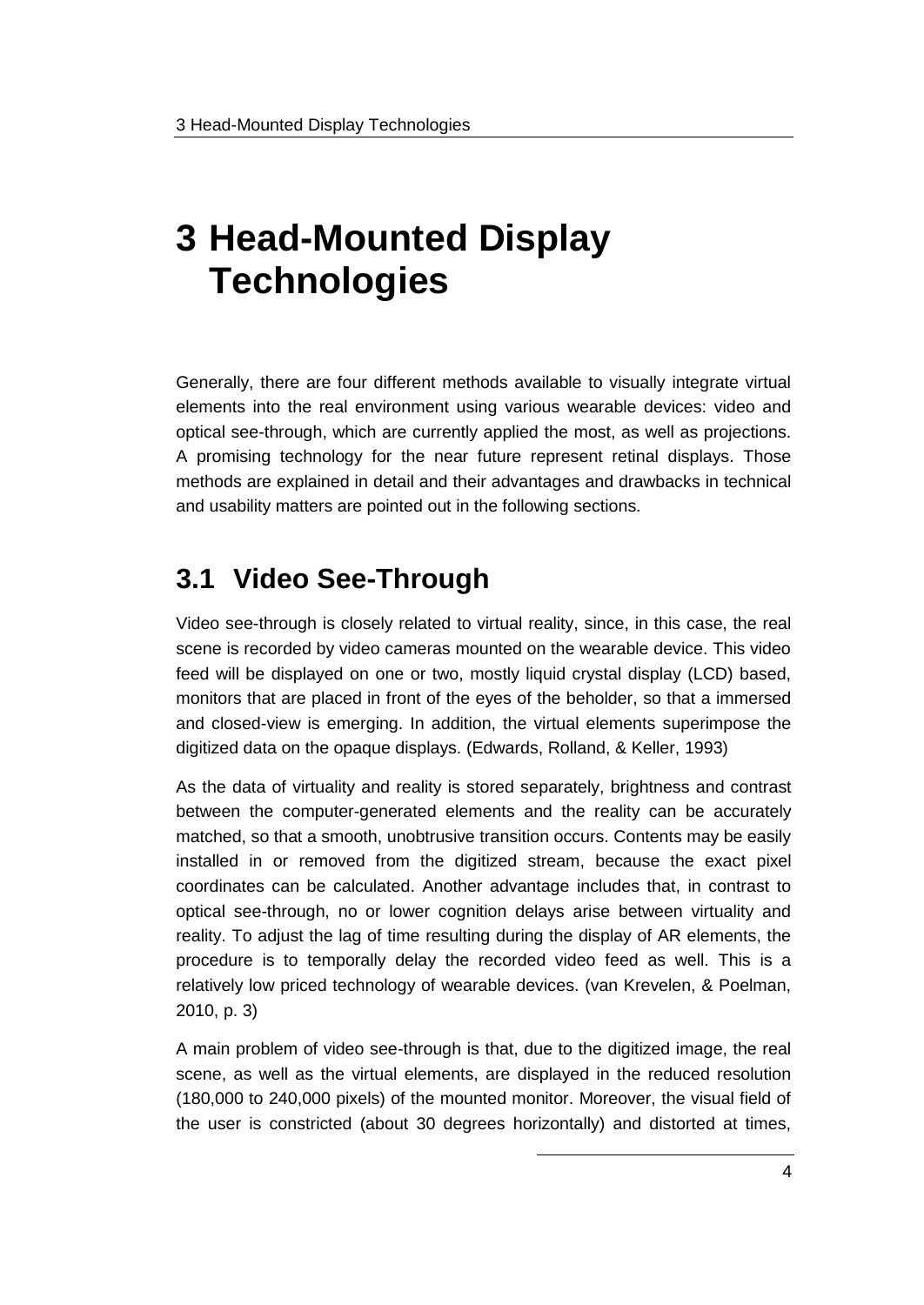which has to be offset. (Azuma, Baillot, Behringer, Feiner, Julier, & MacIntyre, 2001, p. 35) A further disadvantage is that many wearable systems have a fixed lenses and therefore the focal distance cannot be adapted. Additionally, safety issues may be given, if the video see-through device runs out of power. By reason of the closed-view, the user would be unable to see the real surroundings any more. As the camera does not coincide with the actual position of the eye of the viewer, but rather is mounted at a distance to it, this may lead to an disorientation of the user based on the parallax. (van Krevelen et al, 2010, p. 3) The gap between the monitors can also differ from the user's interpupillary distance (IPD). These problems may provoke inconveniences regarding the viewer's eyes, such as increased strain or tiredness, because the user awaits another visibility field than he really receives. This so-called simulator sickness primarily appears during rapid motions of the user's head. (Bimber, & Raskar, 2006, p. 4)



*Figure 2. Video see-through device.*

### **3.2 Optical See-Through**

A further procedure is optical see-through. Such displays permit a direct view on the real scene by the use of a tilted, semitransparent mirror in front of the eyes of the beholder. Monitors that are mounted above the so called combiner, superimpose the real image holographically with virtual information on the units, which partly reflects the beam. (Rolland, & Fuchs, 2000, p. 287)

Since optical see-through preserves the view on the real environment, there is given no lack in terms of details. By contrast with the previously explained technology, only the generated images are impaired by the lower resolution of the resource or the monitors. An energy loss of the device has, unlike video see-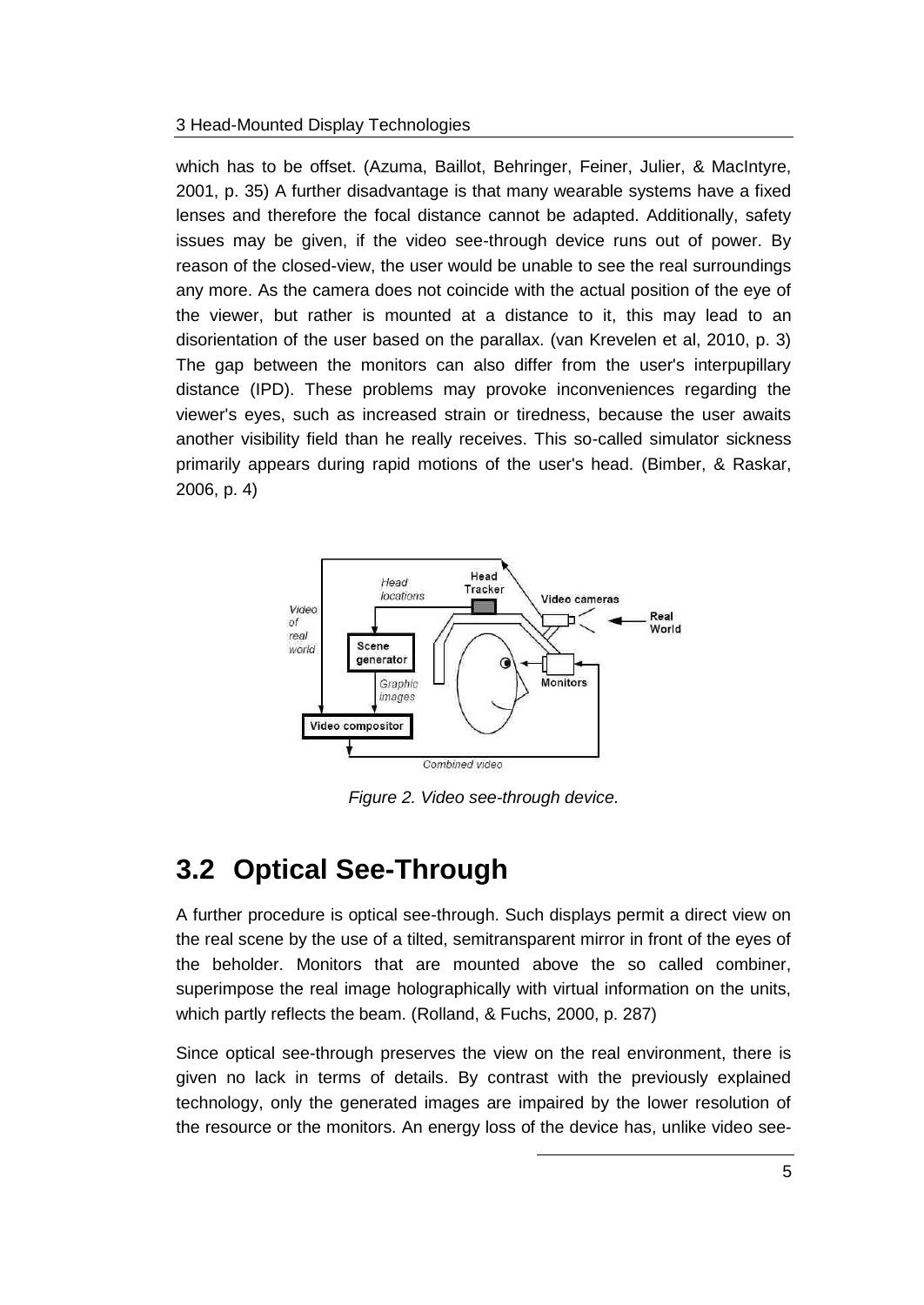through, no significant negative impact on the visual field. There is a easy and cost-efficient way of producing it, because no camera for recording the reality is required and therefore this method only has to edit the virtual objects. Another main benefit is that the positioning of the camera does not cause any eye-offset. (van Krevelen et al, 2010, p. 3)

To be able to superimpose the virtual image on the exact position, a complex calibration and tracking of the head of the user are necessary. The mounted mirror diminishes light intensity and contrast of the viewer's field of vision, as the reflected beam takes a disturbing effect. Due to this fact, optical see-trough is less qualified for application outdoors. Another disadvantage is that, on borders of mirrors of optical see-through devices, clipping errors of the AR elements can occur. As on the one hand these approaches provide an instant look on the real environment, but on the other hand the superimposed images are registered within a short delay of time, it leads to visual troubles. These distortions must be removed by rectifying the virtual elements, in such way as to fit the reality. Furthermore a focal problem occurs because of the different depth levels of the actual surroundings and the digital data. As the eye of the beholder has to either switch the focal point between the real and image plane regularly or to blur one of it, this may lead to perceptual disturbances. (Bimber et al, 2006, p. 4)



*Figure 3. Optical see-through device.*

### **3.3 Projective**

An AR environment also can be created with miniature video projectors that cannot only be mounted on a room's ceiling, but also on the head of a person. Here, virtual objects are projected on the physical items by employing two semitransparent mirrors to blend the projections in the visual gaze of the observer. By using a special retro-reflective material consisting of a multitude of micro corner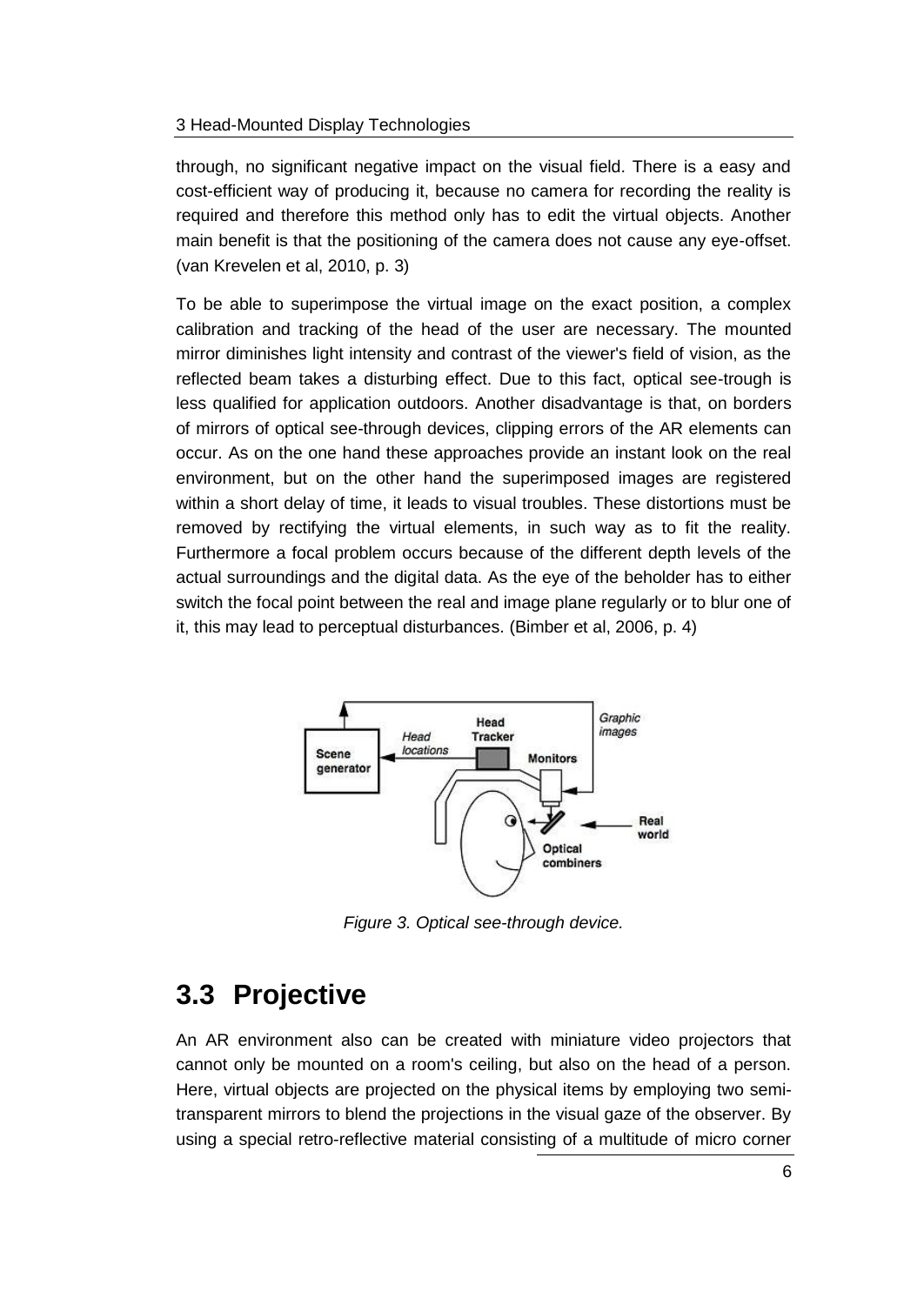cubes to cover the desired objects, the cognition of the projection can be increased in contrast to light-diffusing grounds. Thereby the projection ray is deflected with a beam splitter along the axes of coordinates until it attains to a suitable surface. From there, the beam is reflected back along its arrival angle in direction to the human eye. (Azuma et al, 2001, p. 35)



*Figure 4. Reflection of retro-reflective material.*

By means of this technique, the virtual environment can be applied to diverse and larger surficial areas without having to install supplementary parts that could strain the view. Since the modulated light is reflected back to the eye, maladjustments regarding the interpupillary distance and therefore disorientations based on the parallax can be avoided. Besides this major advantage of such systems, every user is able to experience different virtual elements on the same surface, as they only can be seen by the wearer of the head-mounted device him- or herself. Due to the fact that the head-tracking can be automated via cameras, the problem of having to manually calibrate the projectors each time the user, who is wearing the projector, varies the distance to the screen, can be solved. (van Krevelen et al, 2010, p. 4)

However, projector based devices generate problems regarding a reduced luminosity, resolution and contrast of the projected elements created by the scene generator, especially if there are poor light conditions in the utilized setting. Hence, real surroundings might mask up the computer-generated images. Therefore it is not suitable for outdoor application. To achieve reasonable results, high-quality technical equipment and specifically designed areas are needed, which will cost a pretty penny by contrast with video see-through for example. (Bimber et al, 2006, p. 5)

### **3.4 Retinal**

The disadvantages of having to mount displays on the head of the user are eliminated by the development of retinal scanning displays (RSDs), where the computer-generated picture in the form of modulated light is projected directly on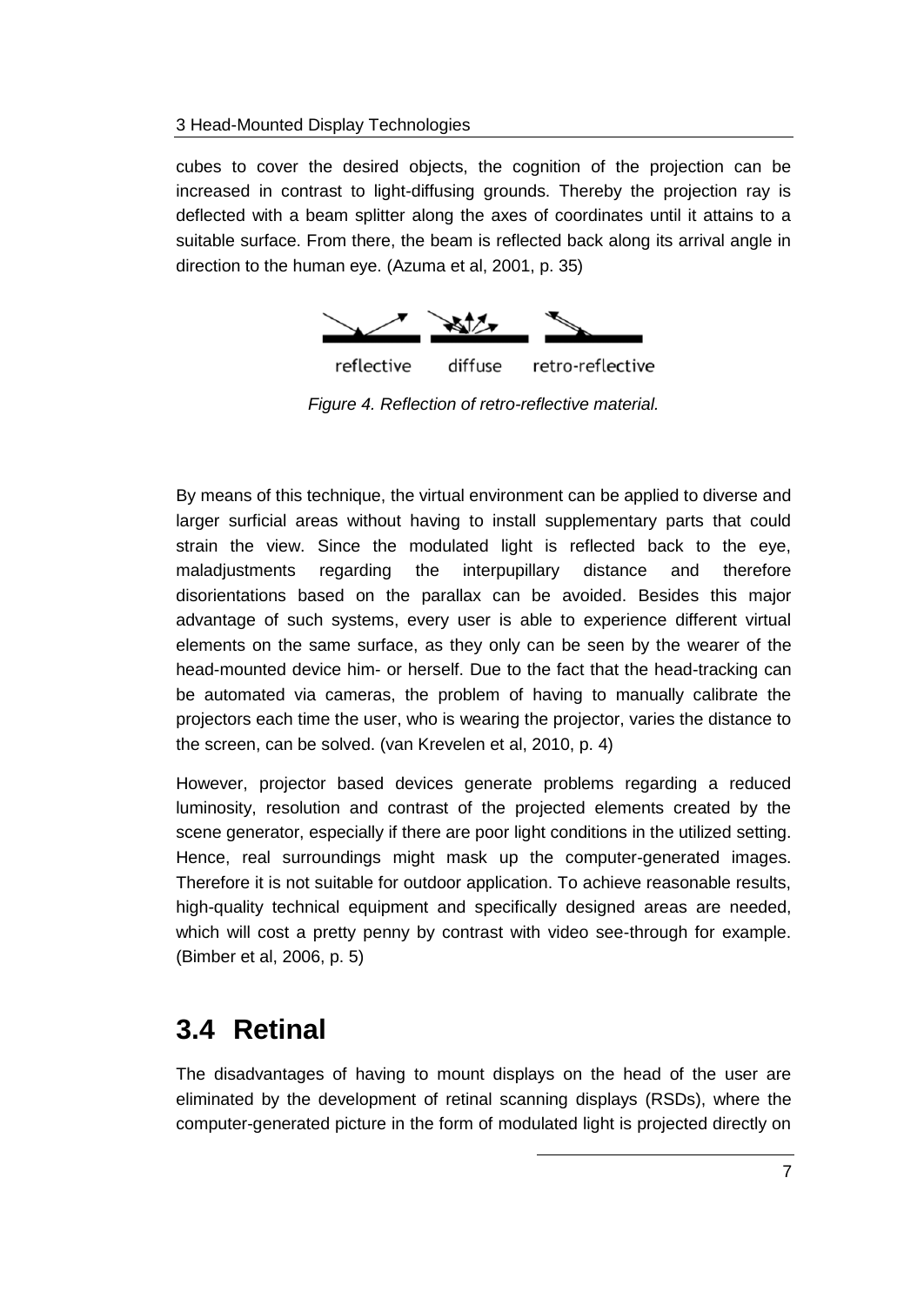the retina of the beholder using a low-powered semiconductor laser and a beam splitter. (Azuma et al, 2001, p. 35)

Therefore, a larger visual field can be generated compared to the monitor-based method. It creates a brighter and high-contrast virtual image, as well as a superior resolution and a minor wattage. The technical potential is only diffraction limited and restricted because of optical errors in the luminous source. In addition, the relatively simple built-in elements causes the device to be cheaper and lighter regarding the weighting. For these reasons, this is the best technology to be used outdoors. (van Krevelen et al, 2010, p. 4)

In the future, lasers might be replaced by custom-built light-emitting diodes (LEDs), an automatic refocus will be possible, where there is a definite focal distance nowadays. As in the early editions only red light could be emitted, the implementation of full-colour stereoscopic images will be on the market by combining the separately modulated beams of the RGB colour-space. (Bimber et al, 2006, p. 4)



*Figure 5. Retinal display.*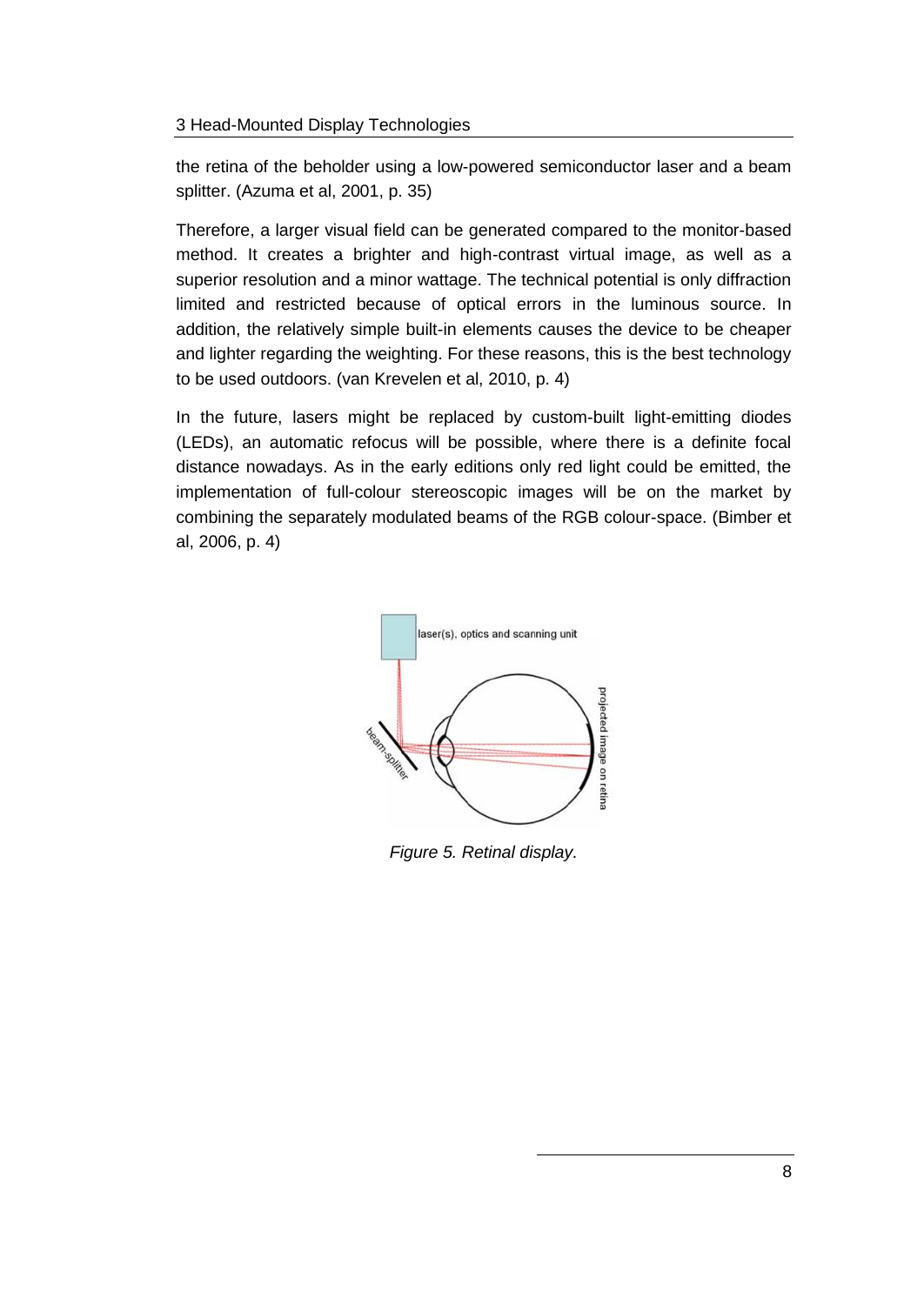## **4 The Past**

Having the intention to "persuade the human senses with virtual experiences by advances in computer technology", Ivan Sutherland published an essay in 1965, entitled "The Ultimate Display". (Sutherland, 1965, p. 506 - 508) This happened some years before the introduction of Personal Computers. In cooperation with students of Harvard University and University of Utah, he designed and developed an optical see-through display thereupon. It was a stationary system with a helmet and a semi-transparent display. This made possible to illustrate simple 3D computer graphics in real time, which could be viewed, depending on the perspective of the observer because of an integrated positioning unit. This development of the first head-mounted display (HMD) until 1968, can be considered as the birth of Augmented Reality, because the real environment was enriched with virtual elements for the first time.

Since the late fifties, there was an extensive research by the defence industry, such as US Air Force and NASA. As jets demanded faster reaction times of pilots, visual systems for simpler navigation and sighting devices were put to the test. As a result, the modern head-up display (HUD) evolved, which was developed by a French test pilot in 1975 to overlay the pilot's field of view with flight and position data. This was the first successful implementation of Augmented Reality with a practical benefit. (Wolski, pcwelt.de, 2012)

In 1992, the term "Augmented Reality" was used for the first time, when the physicist Tom Caudell published a paper in which he described the use of "Augmented Reality" in aircraft to assist workmen in the cabling of Boeing aircraft. (Caudell, & Mizell, 1992, p. 659)

As the technology advanced, predominantly when mobile computers with good performance were available, so that the user is independent of permanently installed computer systems, other projects emerged in this area. Examples are a GPS-based appliance to navigate visually handicapped people, and a wearable AR device, called MARS, that provides tourists with information through 3D graphics on their sightseeing tours. (Höllerer, & Feiner, 2004 p. 1)

In Japan and America, several workshops and symposia were held on Mixed and Augmented Reality. After the involvement of Europeans, especially Germans, the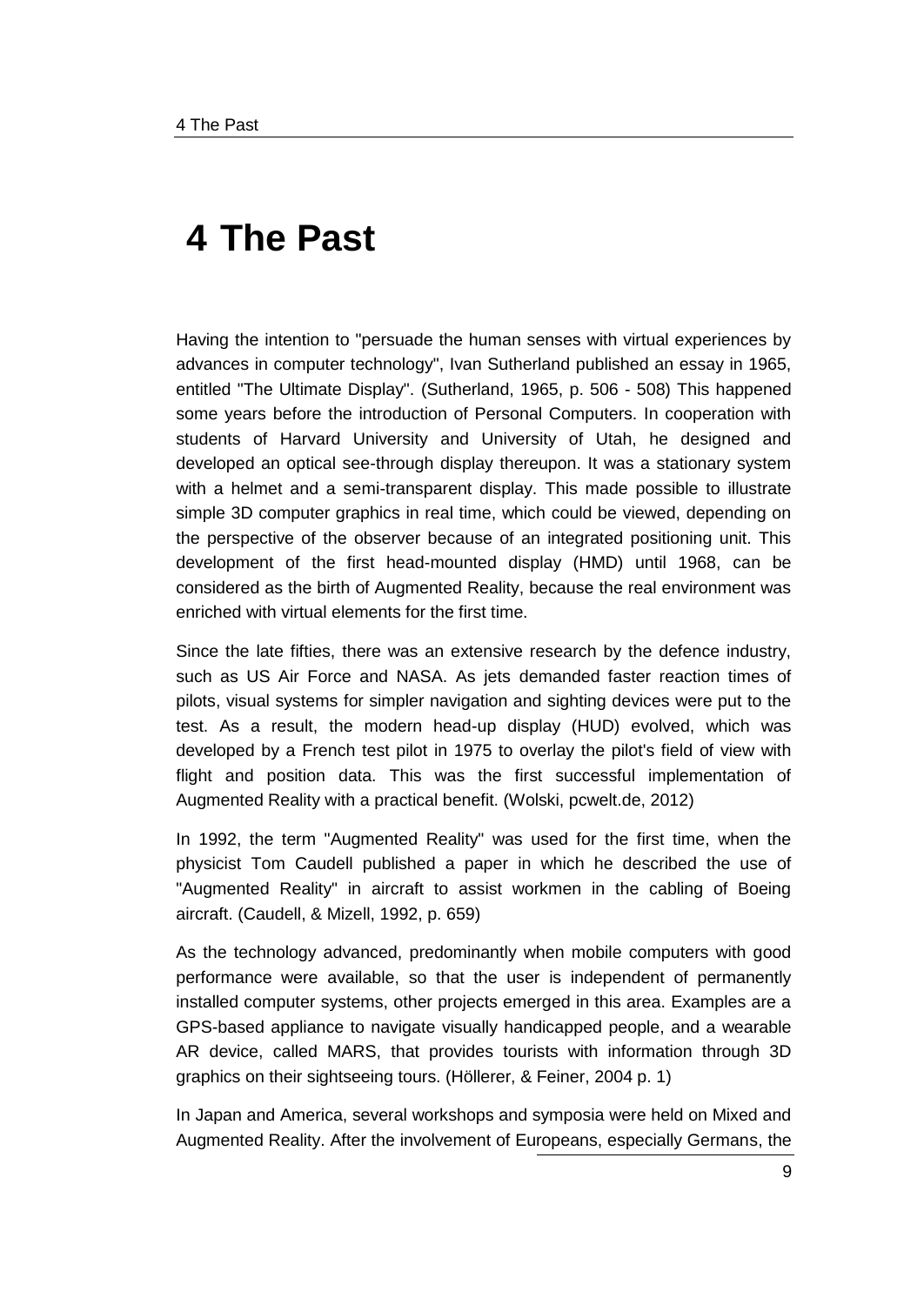previously independent associations merged. Hence, the International Symposium on Mixed and Augmented Reality (ISMAR) takes place in one of the primary participating continents since 2002. Annually, challenges and solutions, regarding these fields of activity, are reviewed. (van Krevelen et al, 2010, p. 2)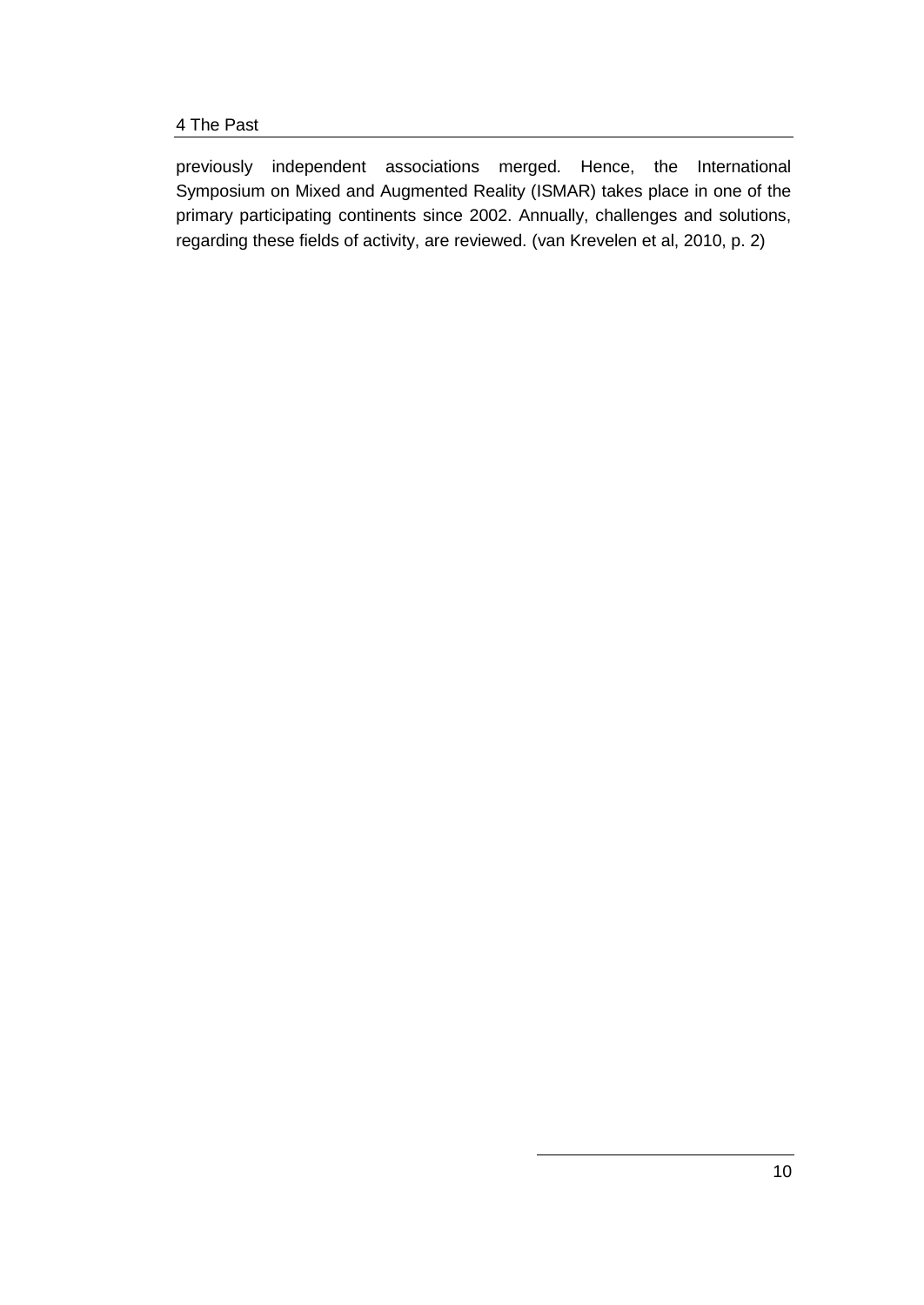Since the early development of head-worn devices mainly for military purposes to pilot fighter jets, numerous aspects have changed in terms of the appearance of such systems. In the past developers had to either choose between investing in technical facilities to accomplish acceptable results, which lead to heavy-weight and cumbersome devices, or to focus on an adequate wearing comfort, though thereby the technical supply gets the short end of the stick. Nowadays the aim is to integrate these devices in the daily life and use of the people and to make it suitable for mass production. Prototypes tend to an ergonomically designed, comfortable and smaller body housing, to enhance them not only on a technically, but also on a usability basis. A number of companies currently are researching and have wearable headsets that embed Augmented Reality optics within an ordinary pair of spectacles in their works.

In the subsequent chapters the current technical possibilities in the field of Augmented Reality are exposed on the basis of the probably best-known device brought to the market, named Google Glass, as well as a competitive product from the US company META. Since the world premiere of Glass Google, wearable devices of several other companies, who pick up the concept of augmented reality glasses, were announced too. Such examples are the Italian start-up GlassUp or the Smartphone-Gadget Vuzix Smart Glasses M100. However, most of them turned out to be not more than just knock-offs or simply not suitable for everyday use of the masses.

### **5.1 Google Glass**

Google Glass is a lightweight head-worn device that is built like a normal pair of eyeglasses, but a 640 x 360 pixels prism display is sited in front of one of the user's eyes, instead of the regular lenses, to superimpose virtual data in the visual field of the beholder by means of a mini-projector. (Rivington, techradar.com, 2013) It is based on the technique of optical see-through displays.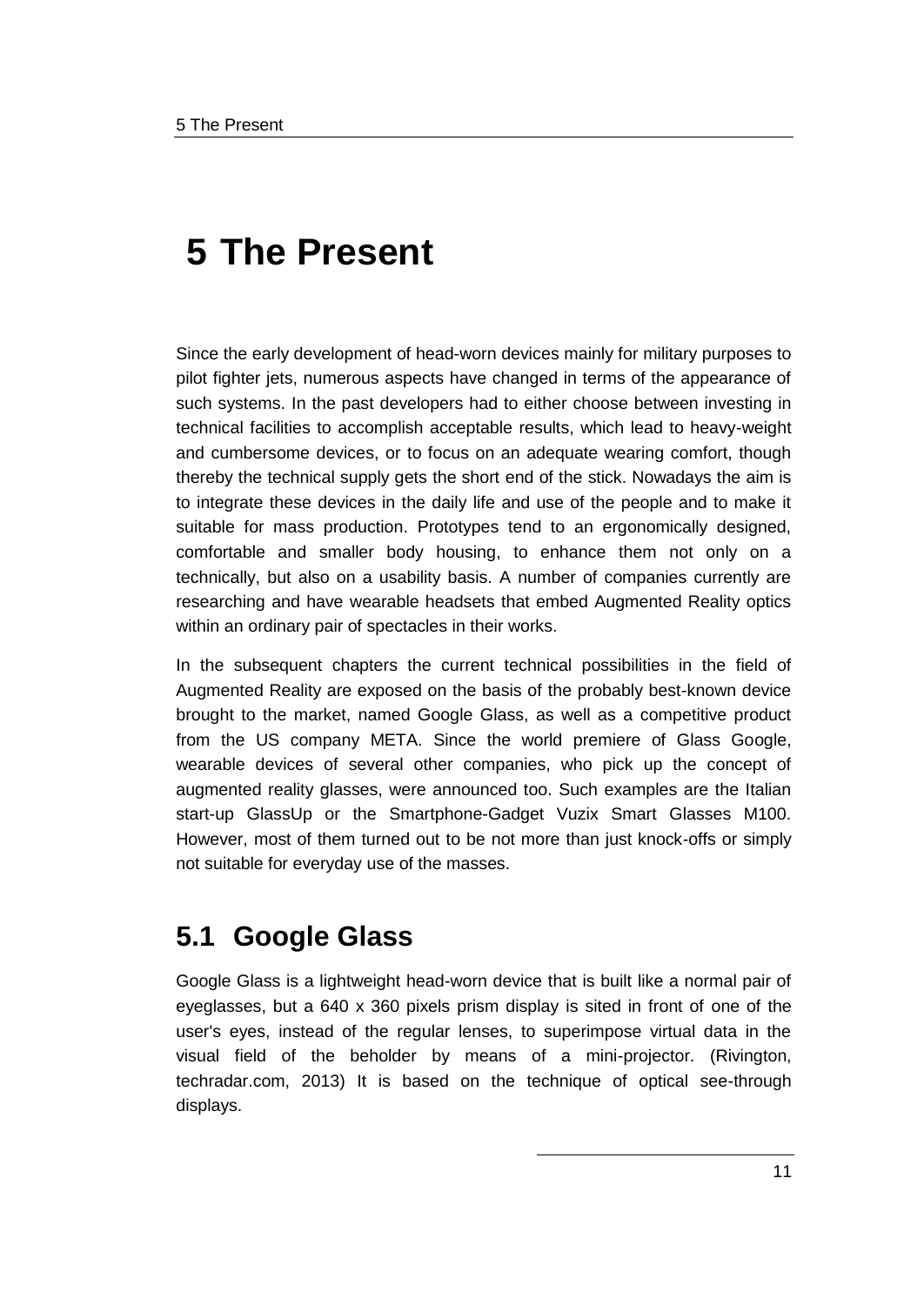Bruce Sterling has characterized the functional range of this invention in an Email to IEEE Spectrum, a technology magazine, very accurately: "Google Glasses are more like a head-mounted unit Android, and there's not much in the way of live interaction with 3-D virtual images." (Ackerman, 2013, p. 29) As he

commented, the appliance does not effectively take advantage of what Augmented Reality stands for. The real environment seen by the beholder cannot be overlaid with suitable images or charts. It has rather embedded the components of an Android Smartphone with its dualcore processor and 1 gigabyte memory chip.

The device can, on the one hand, be controlled and navigated via voice commands through an integrated headset with microphones, or, on the other hand, with a touchpad on the side of the plastic frame. In addition, there were also some experiments with head gestures. Sounds are perceived by bone conduction, so that there is no need of ear-phones.

In an interview with IEEE Spectrum, Babak Parviz, head of Google's Project Glass, said that those glasses should serve two main purposes: firstly, it is designed to provide a communication tool via pictures and videos to their users and secondly, it should also be an aid to access information and thus to answer

questions of all kinds very quickly. (Parviz, spectrum.ieee.org, 2012)



*Figure 6.* Google Glass.

Therefore Glass is equipped with a 16 gigabyte flash memory capacity, a camera for 5 megapixel photos and 720p videos. Visual and audible recordings can also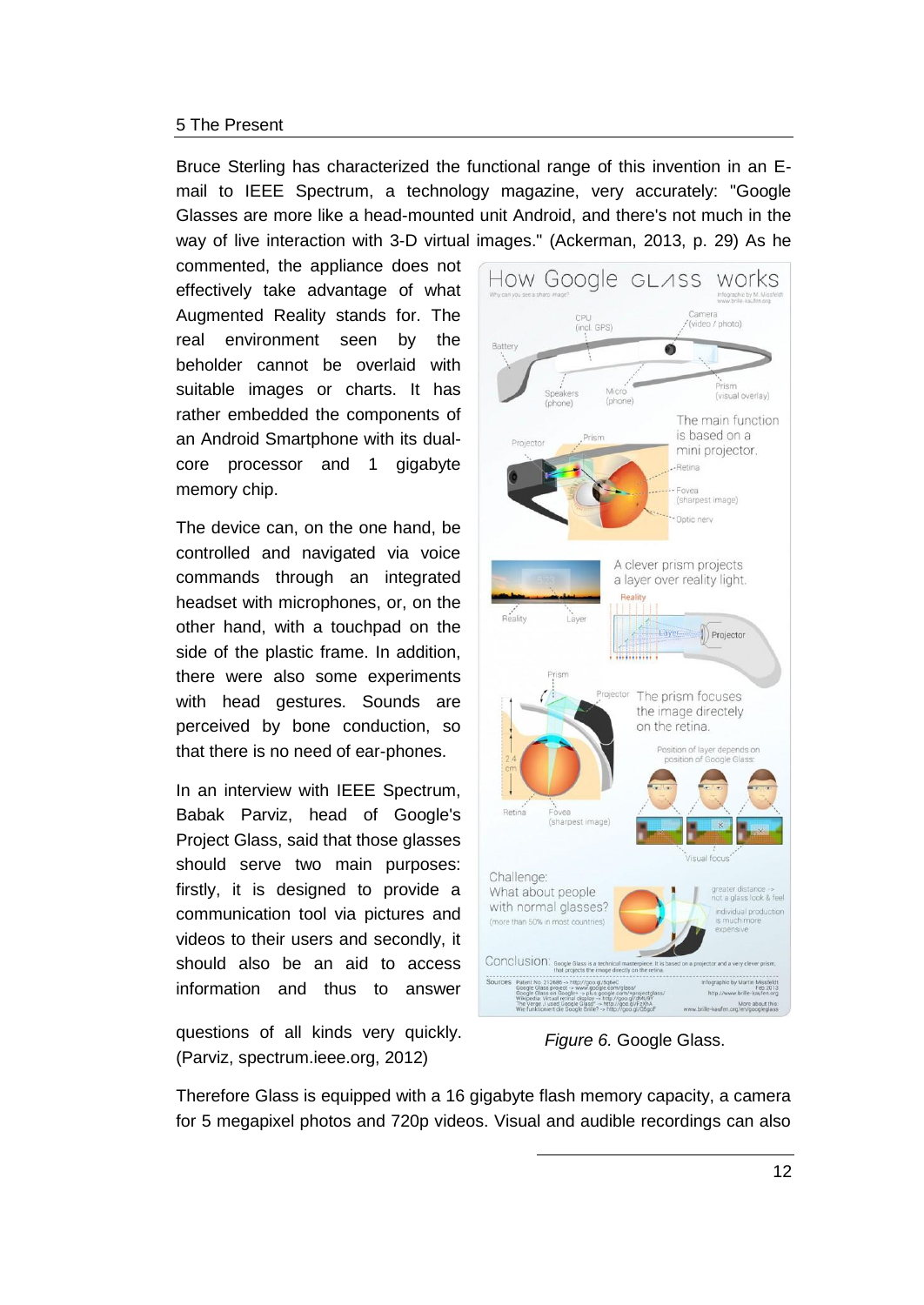be immediately stored in the cloud or shared on social media platforms with others. As Google Glass can be used as a stand-alone version, it provides WIFI, GPS and Bluetooth for such purposes. However, when using a special app, named "MyGlass", a connection to a Smartphone can be established and afterwards data can be exchanged. That is why telephone calls can be made or text messages as well as emails can be displayed in front of the user's eye. Dictating answers represents also a feature. This device gets an unique character by installing various apps, such as a navigation software, an Augmented Reality travel guide or a software for instant translations. (Rivington, techradar.com, 2013) Moreover, Babak Parviz's statement punctuates that Google wants to remain to its roots as a search engine in some degree.

A main drawback of this product is the low battery life, which is, depending on the workload, limited to approximately 6 hours. A further issue is the currently relatively high sales price of about \$ 1,500. Both could avert that Google Glass might establish itself as an everyday object of many people in the near future.

It would not be a product of Google, if the data privacy protection would not have been called into question. Glass is considered to be another way to spy on their users, because nobody exactly knows what the enterprise does with the collected data. Personal information may be disclosed to third parties. There are also raised concerns over a prospective misuse and the privacy of the customers, as everybody could be stealthily filmed or photographed at any time in public. (Ackerman, 2013, p. 29) However, up to this time, no law is enacted to work against it. Questions regarding road safety or social graces and acceptance also remain unsettled. At least, no advertising is planned for Google Glass. (Parviz, spectrum.ieee.org, 2012)

### **5.2 META.01**

Glasses, which seamlessly display virtual objects into the real field of vision, are currently rudimentary applied for industrial purposes. However, these models are expensive. Henceforth, an emerging company from New York, consisting of some students from Columbia University, wants to achieve a breakthrough with a product at a more favorable price for about \$ 667. They are supported by experts like Steve Mann, considered as the "father of wearable computing", and Steve Feiner, a well-established specialist in the field of Augmented Reality and 3D. (futurzone.at, 2013)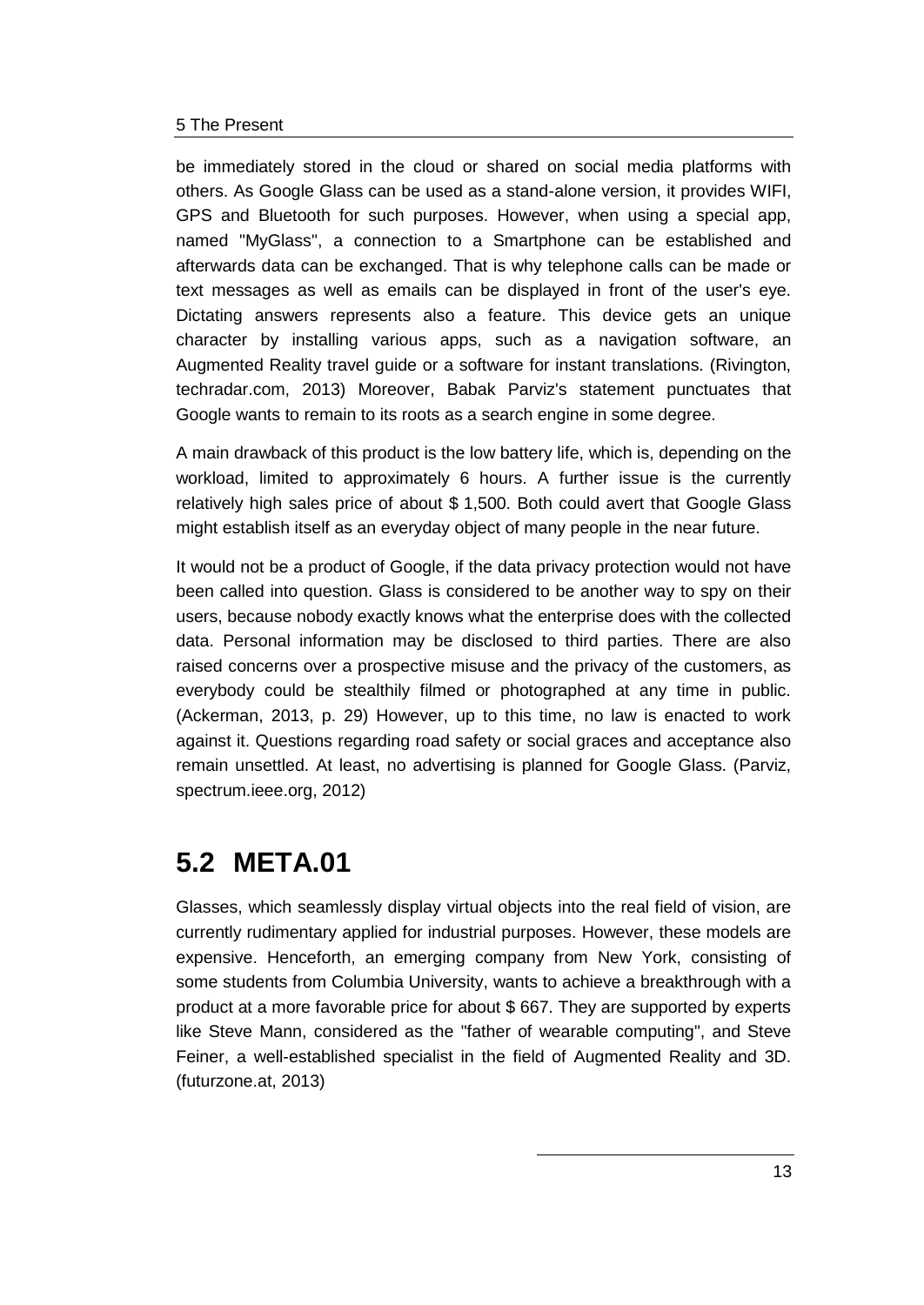Unlike the alternative developed by Google, META.01, which is introduced under the name of Spaceglasses on the Internet, meets the criteria of true Augmented Reality glasses much more than most of the competitors'. It facilitates a natural interaction with stereoscopic virtual objects that appear in the real field of view. The user can operate through gesture control via hand waves to move or manipulate those graphical superimpositions. In addition, digital content such as videos, can be anchored to real surroundings. (futurzone.at, 2013)

Two transparent liquid-crystal displays, each with a resolution of 960x540 pixels that are actuated via HDMI, and the use of two projectors including respective mirrors provide the creation of three-dimensional illusions within a visual field of 23 degrees per eye. The rendered contents are also translucent, so they do not completely cover other people or the real environment. A module, similar to Microsoft's Kinect, consisting of an RGB camera that records in 720p, as well as an infrared camera with a resolution of 320 x 240 pixels is installed for depth measurement. Both are activated via USB and capture the position and movement of objects or hands, so that the wearer can interact with virtual items. Finally, an accelerometer, a gyroscope and a compass detect the orientation and position of the goggles. (spaceglasses.com, 2013)

To be able to work with the META.01, a Windows PC is required. In the future, it may be replaced by a Smartphone. After the glasses were connected, apps, which are based on the Unity 3D engine, can be downloaded and utilized. The ambition is to replace the use of computers or laptops in a long-term.



*Figure 7.* META.01

Application areas could be architecture offices or design laboratories, as well as gaming. With those Augmented Reality wearables, the user can play conventional games, such as chess or laser tag, and also computer games, like Minecraft, at present. More applications are estimated with the publication of the API for external developers. (Zubovsky, hackthings.com, 2013)

The first generation of this eyewear is visually not very appealing. Because of its weight of 300 grams, the device seems a bit clumsy. The end customer's version is intended to be slimmer and more elegant and should be worn like a conventional pair of spectacles. (trendsderzukunft.com, 2013)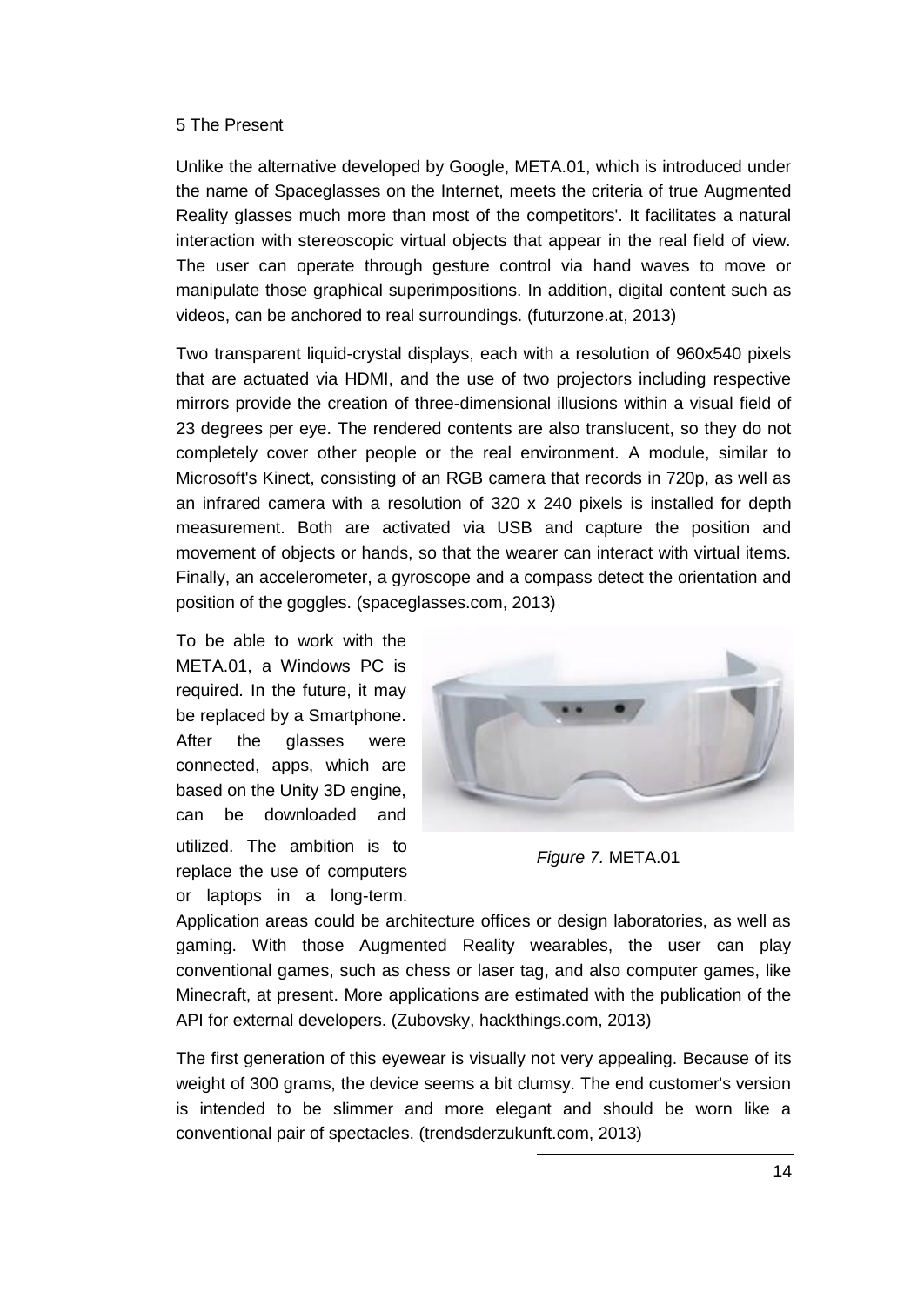Augmented reality is not yet technically mature as experts have thought a few years ago. Current examples of use turn out to be more like gimmicks or marketing strategies for the broad masses, usually in terms of mobile applications for Smartphones, instead of being a truly valuable extension, which can be sustainably established on the market. The recently awakened interest and the immense hype regarding head-mounted devices arises from more affordable powerful and small-sized hardware. While not all technical hurdles have been mastered yet, a rudimentary useful application is already possible. However, today's products and techniques, such as Google Glass, are just the tip of the iceberg of what may be possible in the future. It is time for Augmented Reality to leave laboratories and niches behind and take steps towards everyday technology.

In this regard, three sections are addressed that will entail major modifications in the upcoming decades: the compression of the components to small surfaces to the point of a total invisibility of the applied hardware, as well as the way of interaction with the digital world. Looking ahead, this could implicate that Augmented Reality becomes a fundamental technology.

### **6.1 Bionic Contact Lenses**

As technology continues developing expeditiously, Augmented Reality may obtain its intention to supplant handheld, mobile devices and wearable computers will become commonplace in leisure and labour of many people. This breakthrough should be achieved through reduction of costs and dimensions of the embedded component parts, such as cameras, computers, sensors and the composition of those, whereas the speed of data processing, as well as precision and resolution of virtual superimpositions is increased.

Ergonomic, stylish and small-sized apparatuses, which resemble a regular pair of spectacles, are an intermediate step at most. With substantial progress in miniaturization and nanotechnology, Augmented Reality technology will be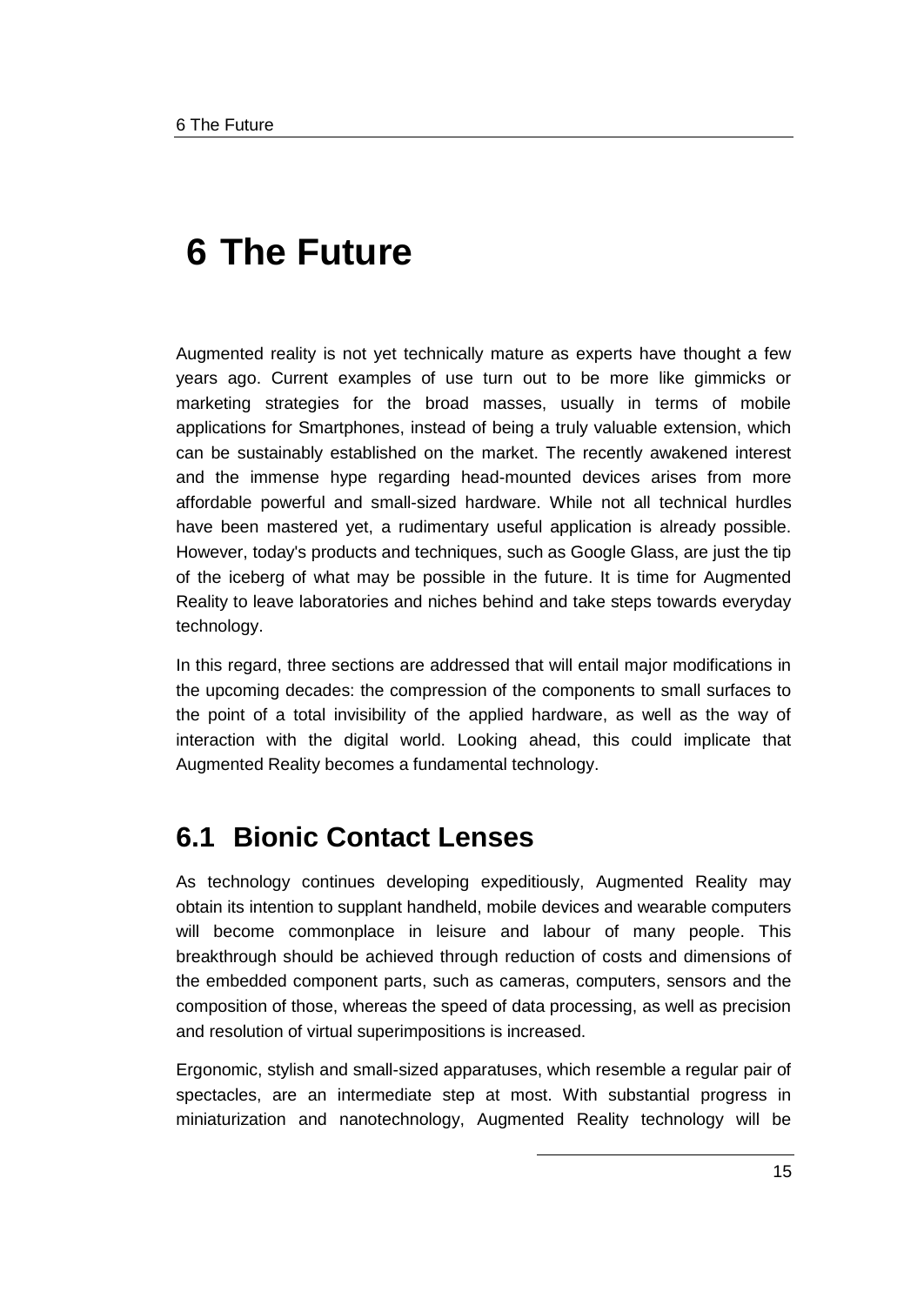brought closer to the human eye, in such a way as the technical may merge with the biological attributes. As a result, imperceptible contact lenses with implanted electronics or possibly even bionic eyes supersede head-mounted optics to prompt the beholder with additional, digital information directly on his or her eyeballs, non-constraining by drawbacks of eyeglasses or other head-mounted displays.

Researchers at the University of Washington in Seattle assisted by Finnish engineers accomplished to imprint a light emitting diode (LED) onto a contact lens to visualize a single, remote-controlled image point when it is worn. To turn conventional polymers into an Augmented Reality device, "we integrate control circuits, communication circuits, and miniature antennas into the lens using custom-built optoelectronic components", Babak Parviz, the team leader, explained. (Parviz, spectrum.ieee.org, 2009) In order to neither distract the gaze, nor harm the eyes of the wearer because of toxic materials or high temperatures, the fabricated hardware is as organic and minimized as possible and semitransparent. The LED is powered by an external battery, whose electricity is transmitted via radio frequency, as well as the processed, displayable data is sent from a separate device, such as a Smartphone. To cope with the problem that the human eye is not qualified to bring objects into focus that are closer than

15 centimeters, a Fresnel lens was applied. By the use of this, the focal length could be shortened and the aperture could be enlarged. A contact lens consisting of an array of 16 LEDs is currently on the drawing board. The final aim is to highly expand the number of diodes installed, so that more detailed output can be generated, with a simultaneous decrease of power consumption. (Parviz, spectrum.ieee.org, 2009)



*Figure 8.* Bionic Contact Lens*.*

Another approach to this subject area was chosen by a team based at the laboratory at Ghent University in Belgium. They have recently developed a contact lens embedded with a curved LCD display. Unlike LED technology, where the display is restricted to a small, centrally arranged area on the lens and therefore to a small range of pixels, with this method the entire surface can be equipped with pixels to display more detailed, virtual images. To be able to model the LCD display in a smooth spherical shape, special conductive polymer films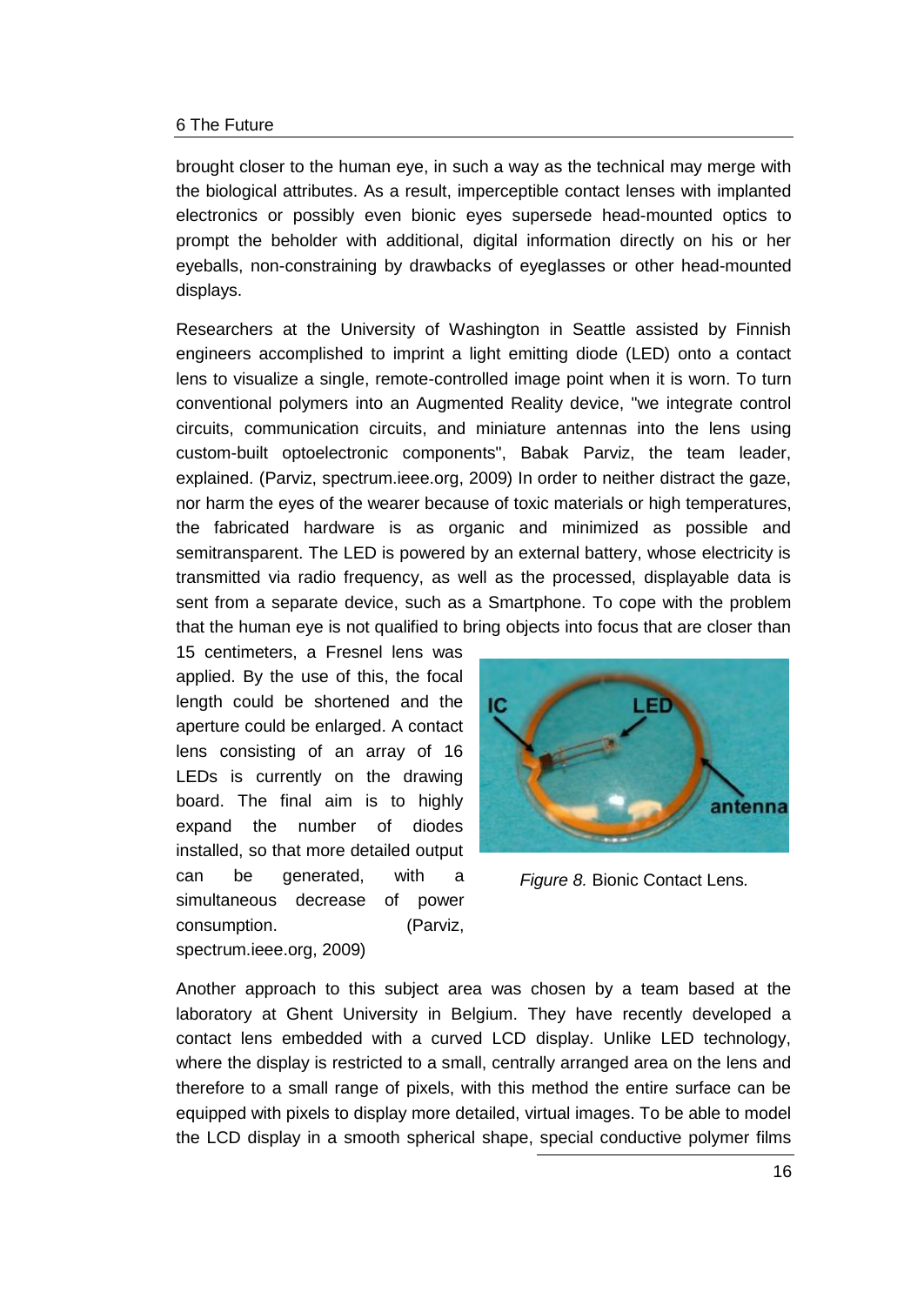were used. So far, the prototype is incapable of showing more than basic patterns, which only can be noticed externally, rather than by the wearer him- or herself. (Plafke, extremetech.com, 2012)

However, both laboratory experiments have the potential to evolve into functional and valuable head-up displays as a commercial product for a broad populace.

### **6.2 Ubiquitous Computing**

"Humanity has left the Information Age and entered the Shift Age. The Shift Age is one of those inflection points or times when much of humanity will change how we live, how we think, how we interact with each other and what we do." These words are coined by David Houle, a futurist and author of a book entitled "Entering the Shift Age". (Houle, davidhoule.com, 2012) In this environment of change, Augmented Reality technology could play a decisive role.

The next step to that effect is not only the downsizing of hardware, but also to make the computer, which is an interface between the real world and digital information, as inconspicuous as possible. So technology will only take a back seat and virtual data will become a more natural part of the real environment. This could lead to a merging of both levels, which will ultimately change the definition of reality.

According to Amit Singhal, senior vice president in charge of search at Google, "Computers will no longer be devices we turn on, but will be so integrated into our everyday environment that we can ask them to do things without ever lifting a finger." (Miller, nytimes.com, 2012)

With this statement, he refers to a paradigm that is called Ubiquitous Computing, which was introduced in an essay named "The Computer for the 21st Century" by Mark Weiser. (Weiser, 1991) It represents a further step towards permanent networking, which means that computers will not be visible casings any longer, but people will be surrounded by a pervasive network without perceiving it, such as electricity. Therefore, technologies are required to maintain Augmented Reality permanently. People are "always on", and the point is to provide the appropriate information and course of action from terabytes of data available in the cloud at the right time and place. Personalized information that is beneficial in the current scene, will be intuitively augmented without having the user to demand it. Such preparation of data is known as Push Augmented Reality. (Phillips, businessrevieweurope.eu, 2012)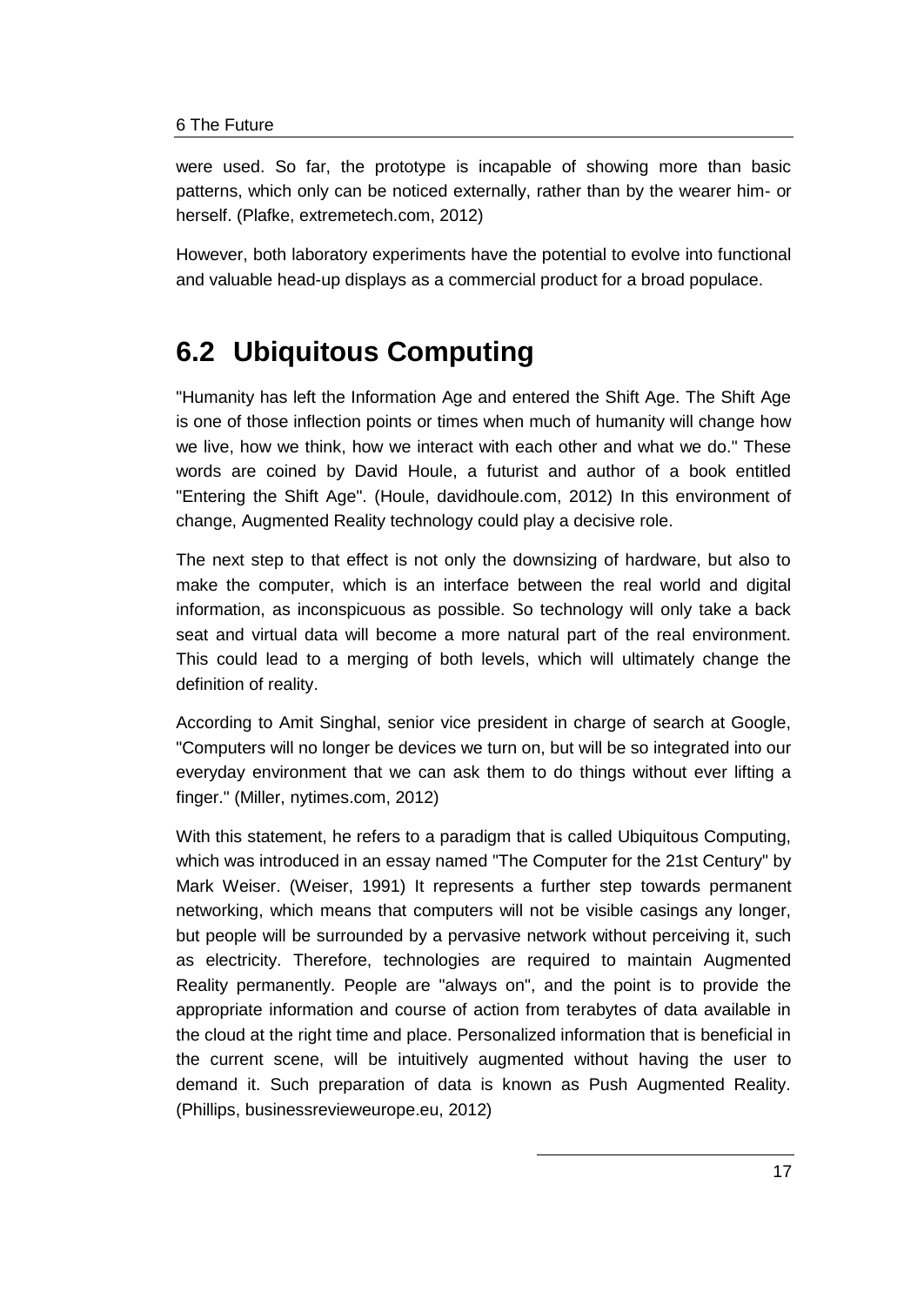Research centers are already working on sensors that are able to recognize the context of a situation the beholder is in and automatically react thereupon. Google could be cited as an example. (google.com/landing/now) They have developed a similar intelligent aid, which springs into action unasked. Today's state of the art is Pull Augmented Reality, where the user requests required information on his own. (Phillips, businessrevieweurope.eu, 2012)

### **6.3 Thought Control**

Augmented Reality's aim is to create a human interaction with the invisible computers that is as natural as possible, so that they merge with the actions in real life. Therefore, technology and functionality of the already existing voice and gesture controls will continue to improve. Advanced eye and accordingly head tracking will be able to register movements of the hands or even the entire body at a higher level, so that virtual objects could be manipulated with increased accuracy and reduced latency.

During a prolonged use of gesture control to navigate through the digital world, the so-called "gorilla arm" effect could arise. (Carmody, wired.com, 2010) In doing so, the user gets exhausted of all the hand motions. That is the reason why this alternative form of computer interaction will not displace standard methods in the near future. A keyboard might still be the fastest way for writing texts for example.

Another approach could be brain computer interfacing (BCI), if it is technically mature enough. Thought control is currently in an early stage of development, although there were already successful experiments with the steering of a helicopter model. While bringing the mind into focus, the user's brain waves can be measured by electrodes and transmitted to EEG apparatuses. A computer converts the signals to control overlaid Augmented Reality items. (Nordqvist, medicalnewstoday.com, 2013)

Objects may be created by mentally visualizing the final product in the future. Afterwards, the virtual image could contingently be realized with a 3D printer.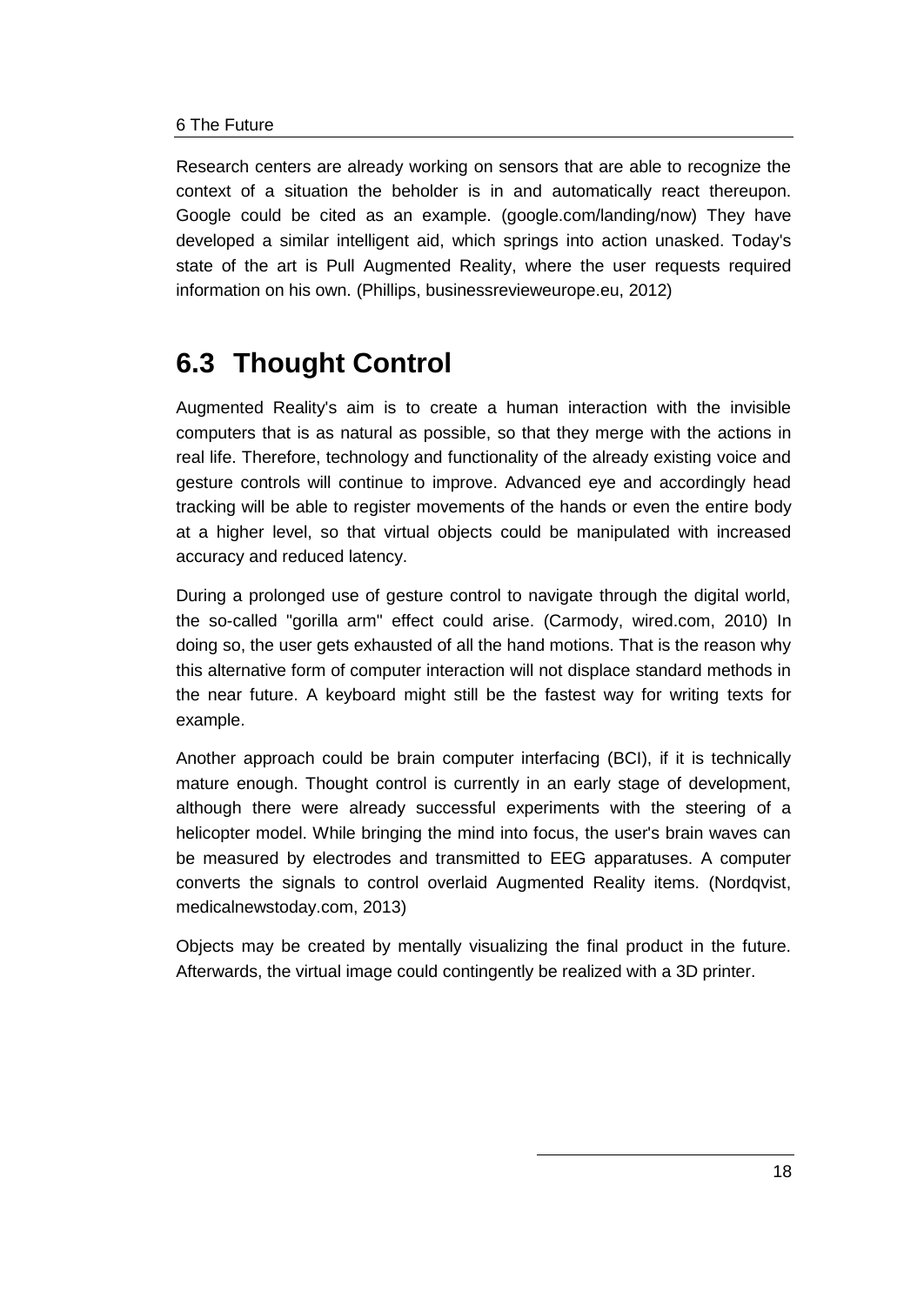## **7 Fields of Application**

After Augmented Reality devices are technically mature enough to establish as a commercial product in the market, it can not only facilitate the everyday life of its customers, but also save the lives of them by detecting events of sudden danger. Augmented Reality could be employed in nearly all fields of everyday life, as well as an aid in industrial fabrications and medical care in the future. Some examples are still in the testing phase, others already moved mainstream. With further technological progress, scenarios, considered as futuristic these days, could be opened up. The major application areas are discussed in the following chapters.

### **7.1 Navigation**

The utilization of augmented reality as a navigation guide for drivers and pedestrians is probably the most famous of all application purposes. The target location is entered via user input and the current position is determined by GPS coordinates. The marked directions are superimposed on the actual road scene.

Concerning automobiles, Augmented Reality may also be integrated as a headup display in windshields. Driving-related data, such as directions, speed, road conditions, traffic signs or potential sources of danger like pedestrians or corners that are difficult to observe, is displayed in the field of vision. Information transferred from a linked Smartphone could also be part of it. As the driver is not obliged to shift the attention off the street, car rides are made safer. (Mendoza, business.inquirer.net, 2013)

Until realization, some technical challenges regarding GPS determination still have to be eliminated. This applies to both, insufficiently available geographical material for pedestrians, and the positioning inaccuracy.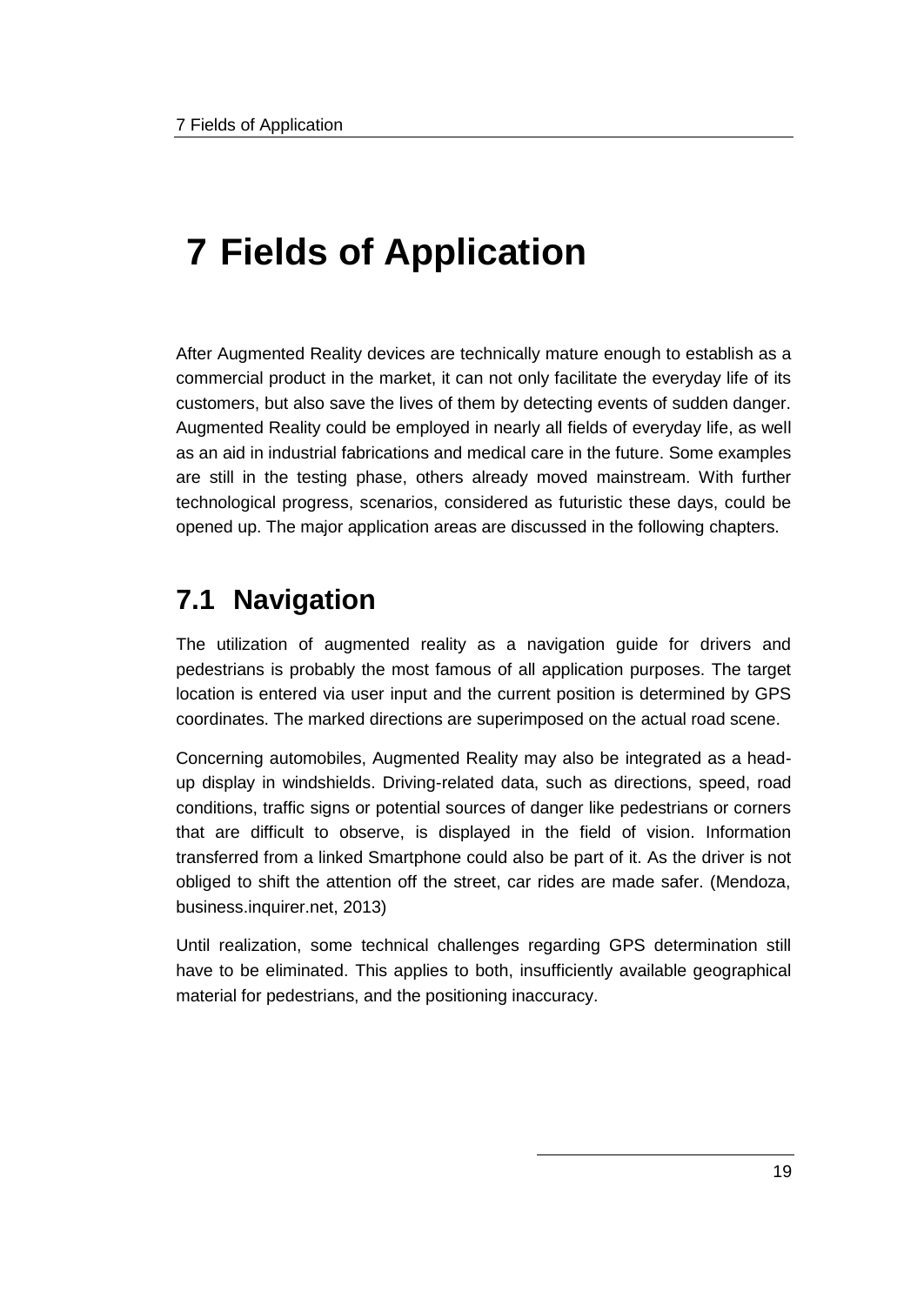#### 7 Fields of Application



*Figure 9.* Aumgented Reality Windshield.

### **7.2 Medicine**

Computer-aided surgery (CAS), which is extended by Augmented Reality technology, is an important and future-promising procedure in the domain of healthcare management, since the success rate of surgical interventions can be increased due to this visual guidance. The outcome of this is that many patient's lives can be saved or at least improved.

This technology provides the opportunity to extend the physician's sensory perception during surgeries. Previously recorded scans of computed tomography (CT) or magnetic resonance imaging (MRI) can be virtually superimposed on the body of the patient. (Tang, Kwoh, Teo, Sing, & Ling, 1998, p. 49)

*Figure 10.* Augmented Reality in Medicine.

Because of visual information, such as the position of bones, ligaments, organs or

veins, as well as instructions of handles, medical operations can be performed more accurately and efficiently. Especially in sensitive and delicate areas, like during a brain surgery, this form of computer-assisted extension of cognition is a useful guidance for doctors.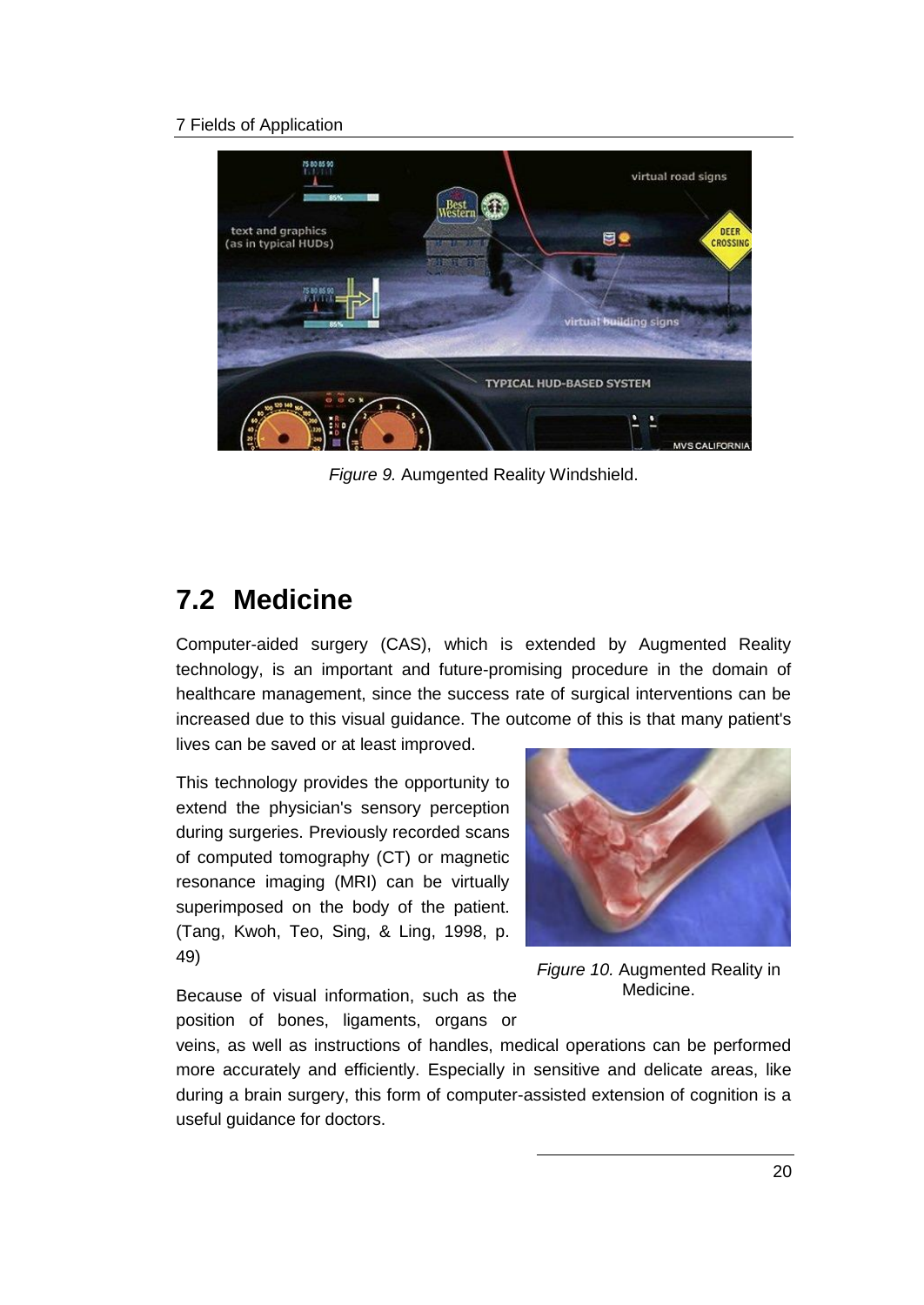Besides this application, Augmented Reality could be deployed as a training tool in the form of a medical simulator for students to learn how to handle diverse disease patterns.

### **7.3 Industry**

The manufacturing and maintenance of modern machines, such as cars, is increased in its intricacy, not least because of the rising complexness of the embedded systems and components. Due to frequently changing purchase behaviors of consumers, development times have to be reduced. Nevertheless, in order to permit shortwork as well as reliable and high-quality commodities, mechanics will work by dint of Augmented Reality devices, which take a supportive role during tasks.

These special binoculars display step-by-step instructions depending on the worker's field of activity, for example to enable the repair of an engine. Not only the next step of the procedure is visually shown in the user's sighting field, but also necessary information about the used tool. It may also be possible to highlight the object that has to be manipulated and visualize the movement that needs to be performed, so the mechanic only has to imitate it. (Regenbrecht, Baratoff, & Wilke, 2005, pp. 48-49)

By the use of such an Augmented Reality system, installation and service can be done more flexibly and efficiently. Workload also requires less of time than would be necessary in personal contribution. Moreover, the industry expects less



rejects owed by human failure. Money that otherwise has to be invested in skill enhancement of manpower, can also be saved and used for different purposes.

Augmented Reality technology, integrated in welding helmets to assist employees during their production of weld seams, is already established in some factories. (Aiteanu, Hillers, & Gräser, 2003)

*Figure 11.* Augmented Reality Welding Helmet.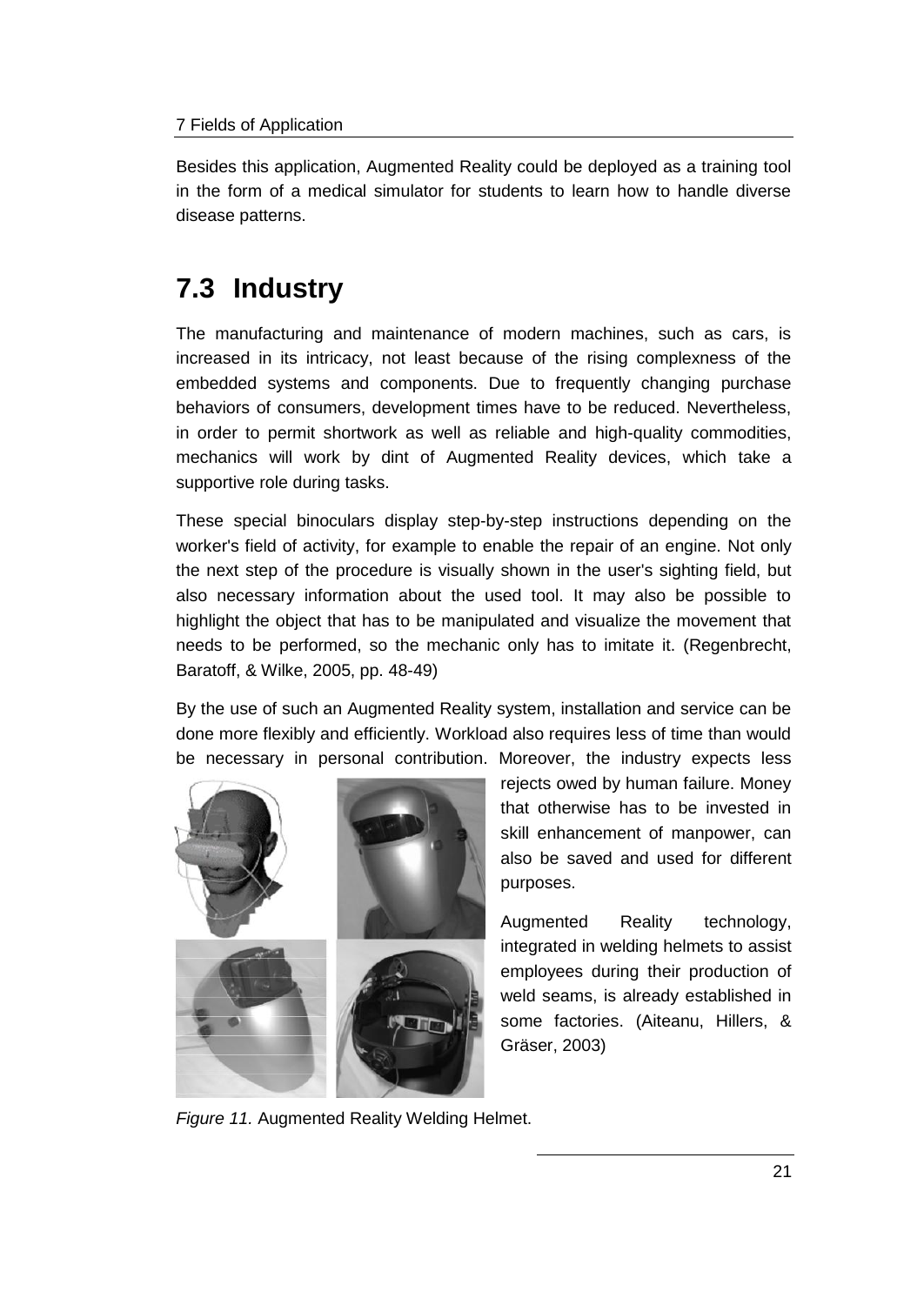### **7.4 Architecture**

Architectural visualization is concerned with the visual presentation of architectural designs and existing architectural structures. It is mainly applied in the field of interior design and the planning of complexes of buildings. The use of Computer Aided Design (CAD) in architecture offices and design laboratories has become standard long ago to facilitate the planning process. (Thomas, Piekarski, & Gunther, 1999)

Computer-generated models of buildings, statues, or furnishings are rendered in 3D and may be projected directly into the accommodations or the landed property of the client by means of an Augmented Reality device in the future. They will be suited to the preferred position in due consideration of the angle of view.

Interminable measuring of the estate to be designed becomes redundant, since the scheme can be adjusted directly on the spot to the conditions or demands of the customer. This has the benefit that the impact of the modification immediately occurs before the architect's and client's face.

Augmented reality is also intended to be a tool for collaboration. The responsible architect can do a walk through the simulated design. Furthermore, multiple designers or architects are able to interact with the same virtual model.

### **7.5 Tourism**

As tourists are commonly culturally very interested, they would like to experience and learn as much as possible about the points of interest of their whereabouts. In online databases, a variety of digital information about such places is available. However, gaining access to this data, for example via Smartphone, is cumbersome for tourists during their expedition.

Using Augmented Reality technology, detailed, location-based and personalized information can be retrieved from the user at the moment when it is required without having to shift his attention away from the scene. A variety of multimedia contents, such as texts, photos, videos or 3D animations can be provided from online sources.

Therefore, the real environment, which may consist of a historical building, monument or an artwork in a museum, can be rigged with context-sensitive information, such as facts and figures. Moreover, the sight could be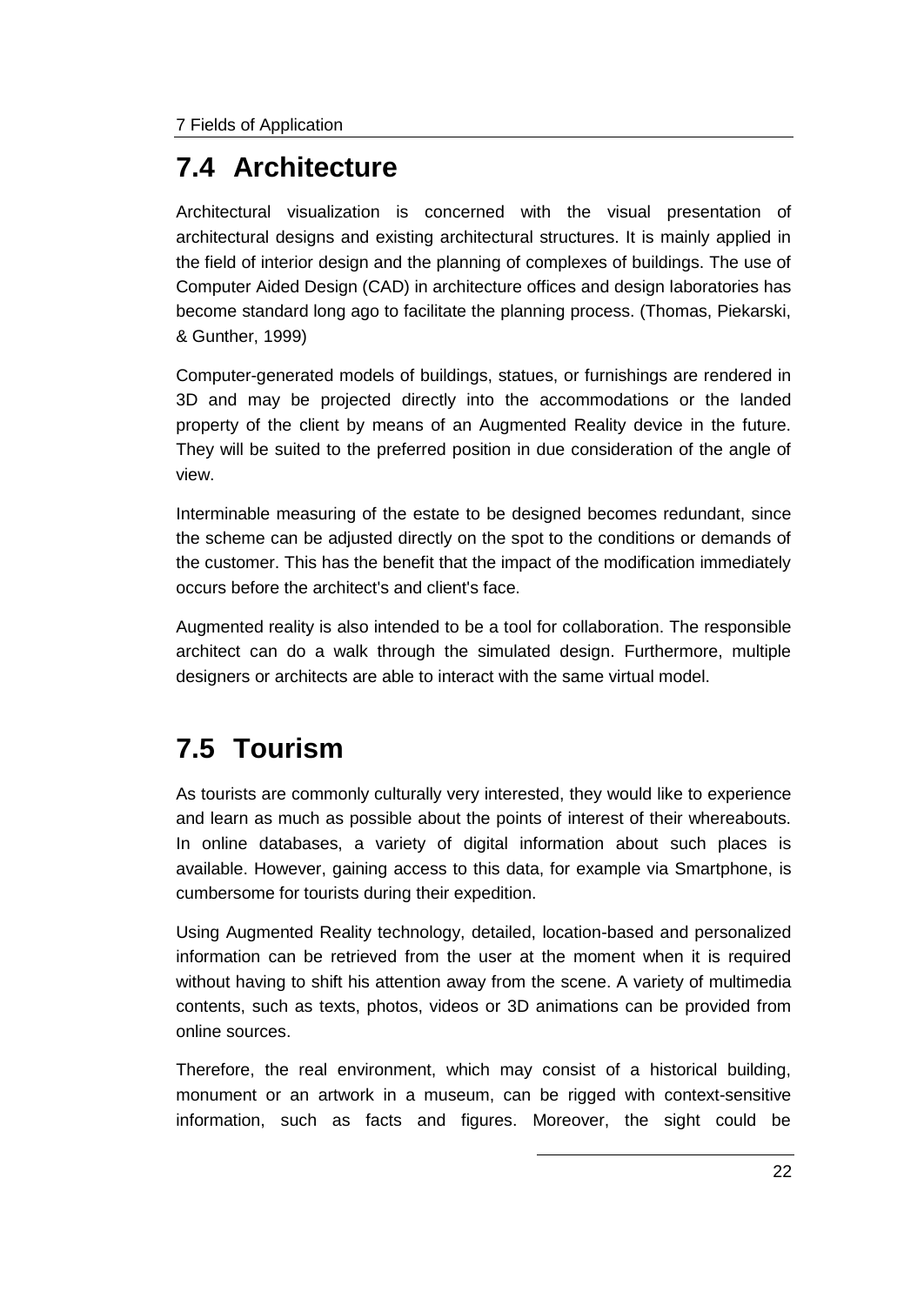#### 7 Fields of Application

superimposed with an image that shows, how it looked back in history. (Fritz, Susperregui, & Linaz, 2005)

Another way Augmented Reality can be useful in tourism is the preparation of translations. Warning and information signs, as well as the menu in a restaurant, can be augmented with the appropriate text in the tourist's mother tongue in real time.

### **7.6 Advertising**

Over the past years, traditional advertising media, like banners, went out of date, so experts are seeking after new opportunities for product commercialization. Augmented Reality is a paradise for marketing and advertising. To customize, locate and integrate the advertising and shopping experience into the real environment of the consumers is a huge claim and aim for sales promoters. It is more important to segment the market and focus on the target group of the specific product than to reach the masses with advertisements. Augmented Reality enhances the virtual reality with advertising that is not only personalized and therefore valuable, but also adapts to the surroundings and even takes place within it.

John Havens (Havens, mashable.com, 2011) has dealt with the question of who actually has the rights on digital spaces, named as "Virtual Air Rights". Currently, nothing prevents divers companies from claiming the same virtual ad space for themselves in order to visually overlay advertisements. However, this will probably turn out to be a copyright infringement in the future.

### **7.7 Entertainment**

Games containing aspects of Augmented Reality are currently booming. However, they are predominantly developed for mobile applications at present, as the wearable technology is not yet mature and affordable enough for mass production. Therefore, a Smartphone and an installed app of the desired game are required for gaming.

With increasing miniaturization and performance enhancement of the hardware, especially in terms of battery life, Augmented Reality equipment gets more and more portable. For this reason, games can be relocated outside, like back in the day. The real environment becomes the scene of a three-dimensional game.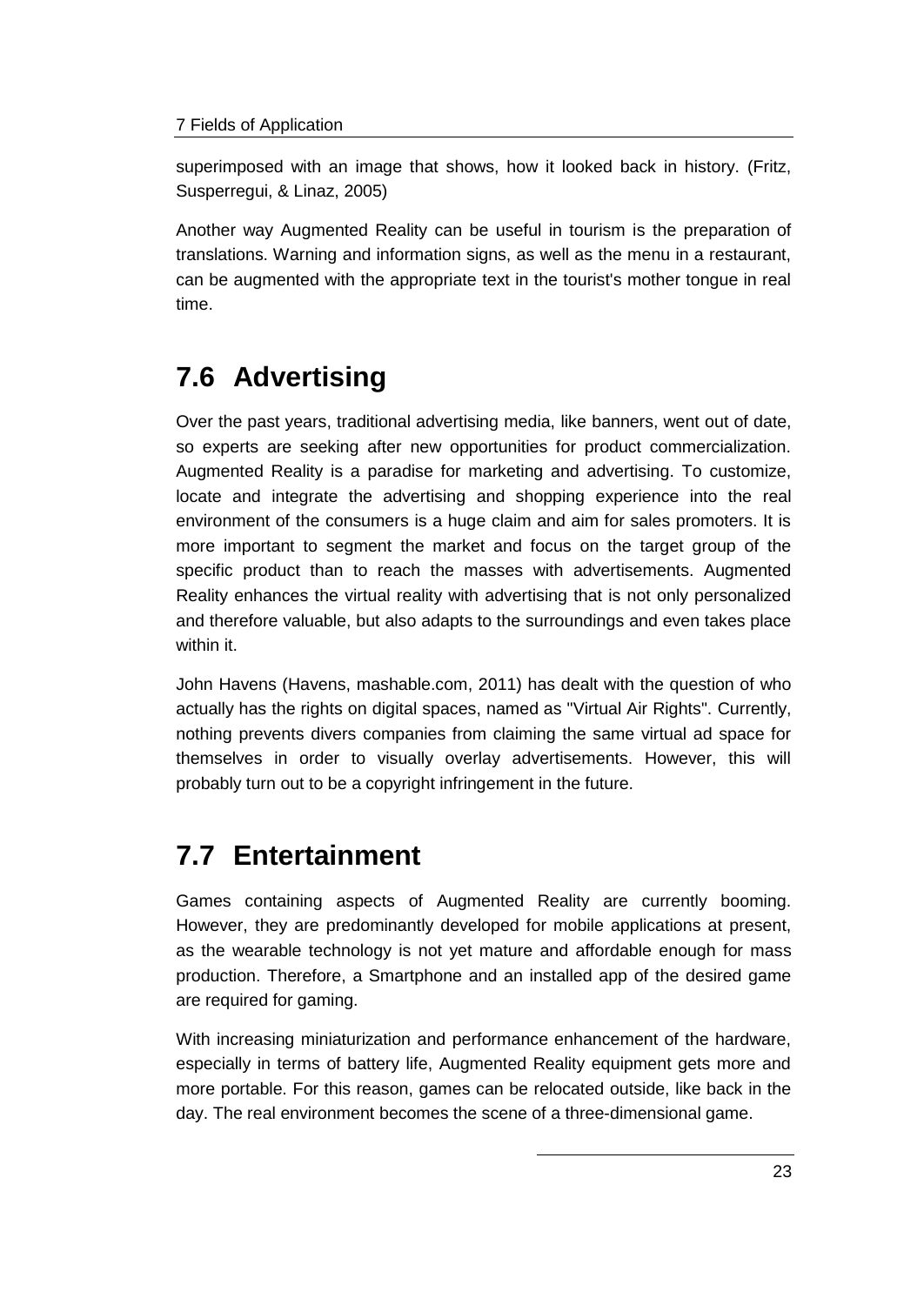#### 7 Fields of Application

One of the first Augmented Reality games on the market that are based on the use of head-mounted displays, is the first-person shooter "ARQuake". (Piekarski, & Thomas, 2002, p. 36) It combines Augmented Reality and Gamification in a revolutionary way. Thereby, an existing game engine was expanded with Augmented Reality components. In this game, the player moves freely in the actual surroundings and has to shoot at monsters appearing from nowhere. A very natural way of interacting with the virtual opponents is provided by the use of a physical gun made of plastic.



*Figure 12.* ARQuake.

Another field of application for Augmented Reality are sporting events. These days, game-related, virtual markers, like the first-down line in American Football, or the insertion of the driver's names in Nascar, are only visible on TV. With the use of Augmented Reality glasses or contact lenses, they should also be superimposed on the field in the stadium for the spectators. The data material normally processed in television production, will be placed at the viewer's disposal for those purposes.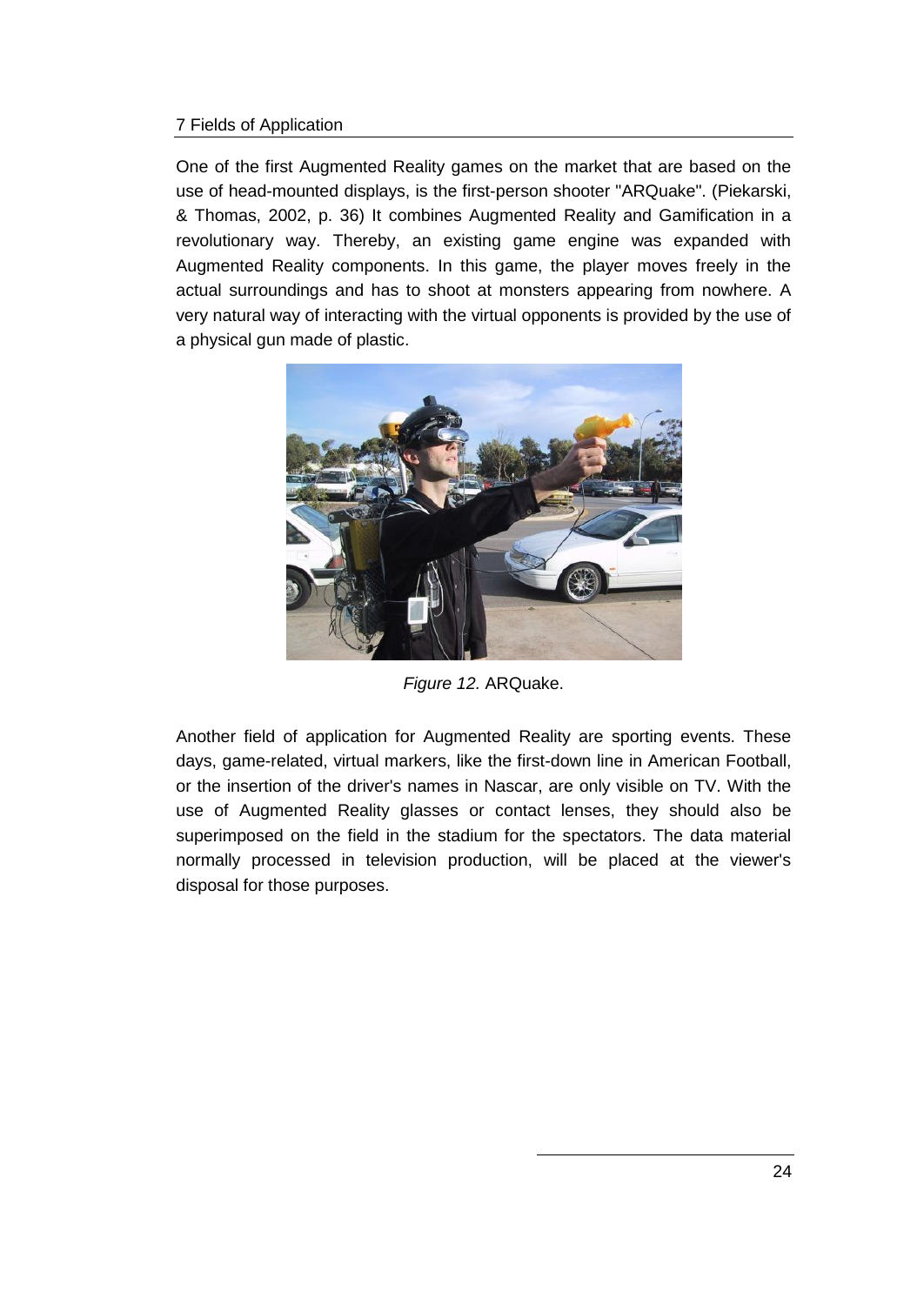## **8 Conclusion**

The future of Augmented Reality in our society strongly depends on the development of data spectacles. Glass Google currently draws a lot of attention on this technology, and therefore many other manufacturers will follow. Due to an increasing manufacturers' competition, the embedded hardware will continuously advance, as each business concern wants to offer the product of best quality. Therefore, a steady market for Augmented Reality glasses could evolve.

If a majority of people applies such devices in their everyday lives, possibly in conjunction with ubiquitous computing, a further step towards permanent networking of humanity will be done. However, this may create doubts regarding data privacy protection, as it already crops up nowadays, using the example of Google Glass.

In the future, people have to accept that the data cloud will store all conceivable personal information about everybody linked to the network. The evolution towards a "Big Brother" society with mass surveillance will be inevitable, but the privacy advocates could potentially be appeased by informing them, what their data is used for and if it is distributed to third parties. In addition, the network has to be made safe in order to avoid hacker attacks and error-proneness.

However, it remains to be seen, whether humanity is ready for this pioneering step towards Shift Age.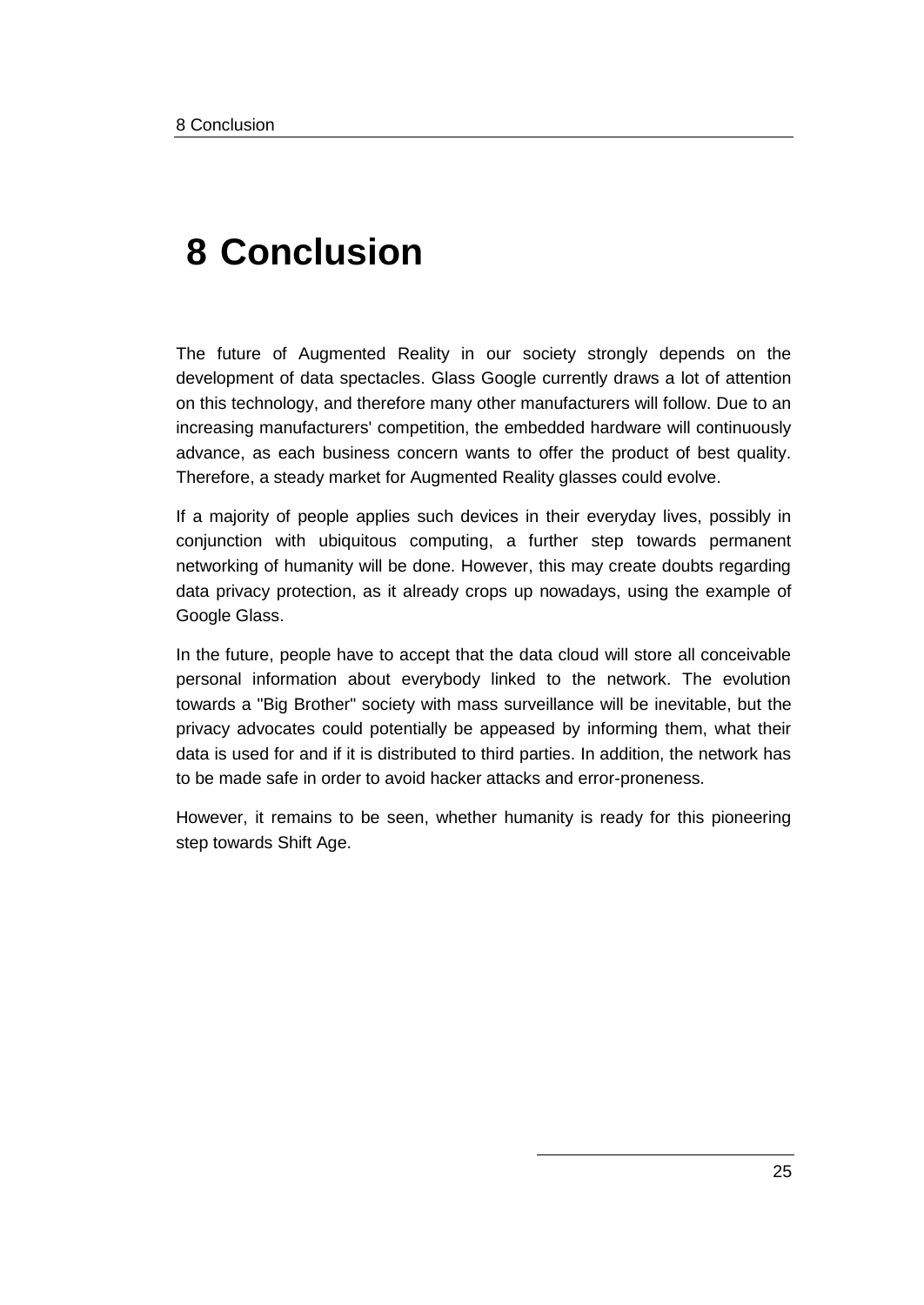## **References**

Azuma, R. T. (1997). A survey of augmented reality. Presence: Teleoperators Virtual Environments, vol. 6, no. 4, pp. 355-386.

Raskar, R., Welch, & G., Fuchs, H. (1998). Spatially Augmented Reality. Presence: First International Workshop on Augmented Reality, pp. (919)-962- 1761.

Tönnis, M. (2010). Augmented Reality: Einblicke in die Erweiterte Realität. Springer Verlag.

Milgram, P., Takemura, H., Utsumi, A., & Kishino, F. (1994). Augmented Reality: A class of displays on the reality-virtuality continuum. Presence: SPIE Vol. 2351- 34, Telemanipulator and Telepresence Technologies

Edwards, E. K., Rolland, J. P., & Keller, K. P. (1993). Video see-through design for merging of real and virtual environments. Presence: IEEE VRAIS' 93, pp. 223-233.

van Krevelen, D. W. F., & Poelman, R. (2010). A Survey of Augmented Reality Technologies, Applications and Limitations. Presence: The International Journal of Virtual Reality, 9(2), pp. 1-20.

Azuma, R., Baillot, Y., Behringer, R., Feiner, S., Julier, S., & MacIntyre, B. (2001). Recent advances in augmented reality. Presence: IEEE Computer Graphics and Applications, 21(6), pp. 34-47.

Bimber, O., & Raskar, R. (2006) Modern Approaches to Augmented Reality.

Rolland, J. P., & Fuchs, H. (2000). Optical Versus Video See-Through Head-Mounted Displays in Medical Visualization. Presence: Teleoperators and Virtual Environments, 9(3), pp. 287-309.

Sutherland, I. E. (1965). The Ultimate Display. In Proceedings of the Congress of the International Federation for Information Processing (IFIP), vol. 2, pp. 506-508

Wolski. D. (2012). from http://www.pcwelt.de/ratgeber/Zukunftsvision-Augmented-Reality-6576275.html

Caudell, T. P., & Mizell, D. W. (1992). Augmented reality: an application of heads-up display technology to manual manufacturing processes. Presence: Proceedings of the Twenty-Fifth Hawaii International Conference on System Sciences, vol. 2, pp. 659-669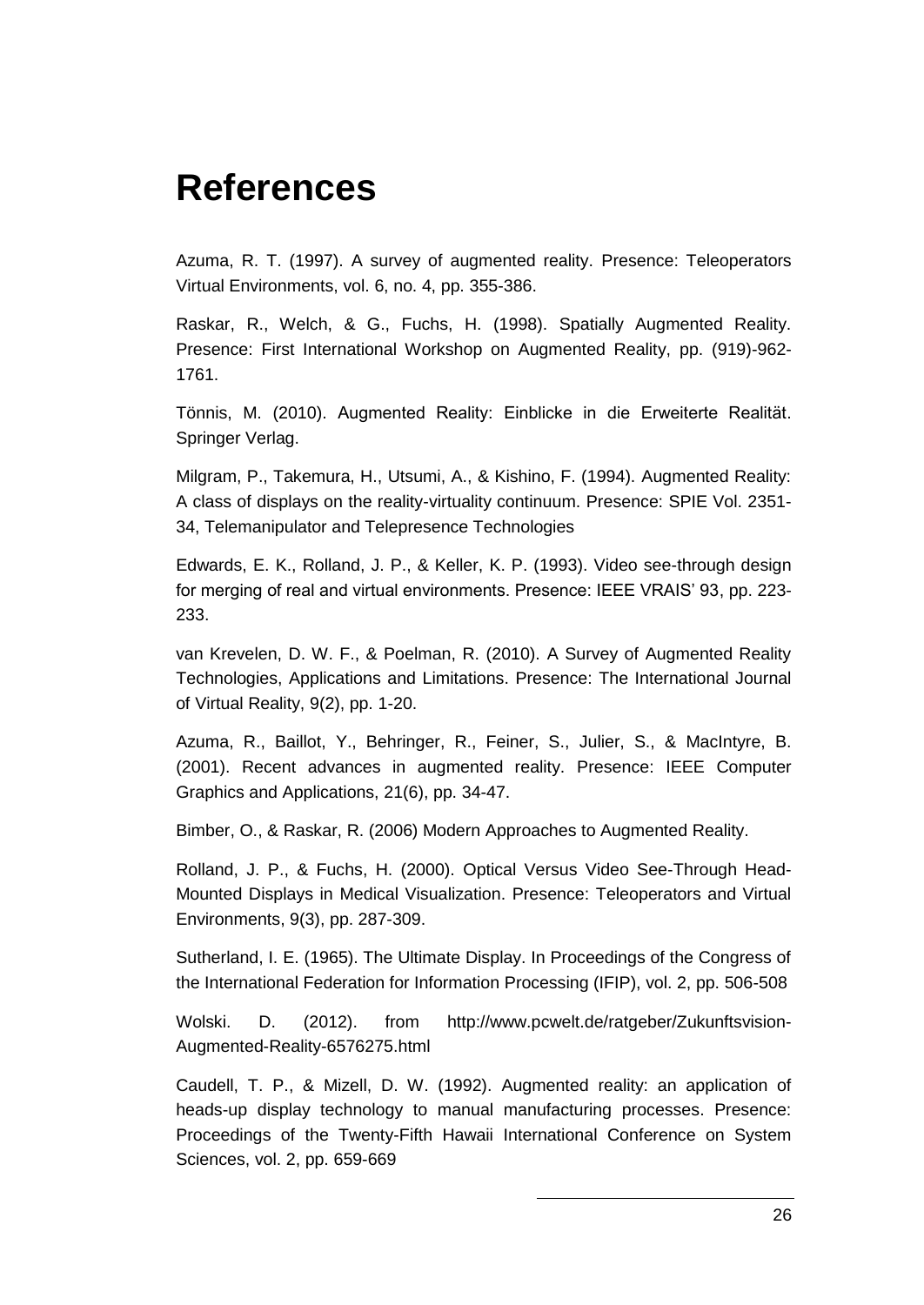Höllerer, T. H., & Feiner S. K. (2004). Mobile Augmented Reality

Rivington, J. (2013). from http://www.techradar.com/news/video/google-glasswhat-you-need-to-know-1078114

Google gets in your face (2013). Presence: IEEE Spectrum, 50(1), pp. 26-29.

Ackerman, E. (2012). from http://spectrum.ieee.org/consumerelectronics/gadgets/google-glass-features-and-apps-still-in-flux

futurzone.at (2013). from http://futurezone.at/produkte/guenstige-augmentedreality-brille-wird-greifbar/24.600.535

spaceglasses.com (2013). from https://www.spaceglasses.com/technology

Zubovsky, K. (2013). from http://www.hackthings.com/meta-01-augmentedreality-glasses-a-peek-into-the-future-only-costs-667/

trendsderzukunft.com (2013). from http://www.trendsderzukunft.com/augmentedreality-brille-meta-erfolgreich-uber-kickstarter-finanziert-6934/

Parviz, B. A. (2009).from http://spectrum.ieee.org/biomedical/bionics/augmentedreality-in-a-contact-lens

Plafke, J. (2012). from http://www.extremetech.com/electronics/142459-curvedlcd-paves-way-for-augmented-reality-contact-lens

Houle, D. (2012). from http://davidhoule.com/shiftstore/Entering-the-Shift-Age/complete-Book-Entering-the-Shift-Age/complete-Book-Entering-the-Shift-Age.html

Miller, C. C. (2012). from http://www.nytimes.com/2012/10/15/technology/googledevices-integrated-daily-lives.html

Weiser, M. (1991). The Computer for the 21st Century

Phillips, A. (2012). from http://www.businessrevieweurope.eu/marketing/mobilemarketing/the-future-of-augmented-reality-technology

google.com (2013). from http://www.google.com/landing/now/

Carmody, T. (2010). from http://www.wired.com/gadgetlab/2010/10/gorilla-armmultitouch

Nordqvist, C. (2013).from http://www.medicalnewstoday.com/articles/261528.php

Mendoza, A. S. (2013). from http://business.inquirer.net/100609/a-peek-into-thefuture-augmented-reality-windshields-biometric-sensors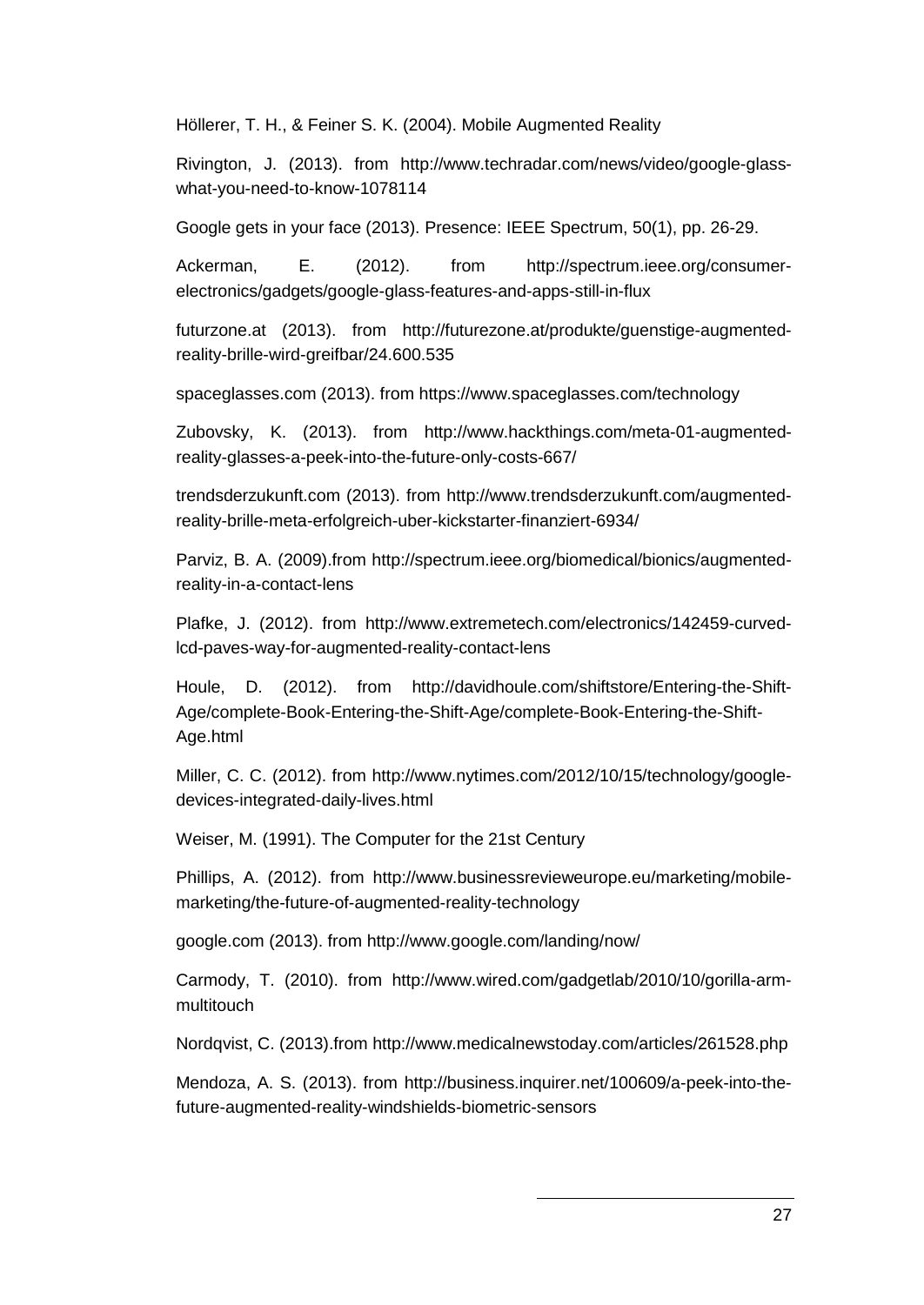Tang, S., Kwoh, C., Teo, M., Sing, N. W., & Ling, K. (1998). Augmented reality systems for medical applications. Presence: IEEE Engineering in Medicine and Biology Magazine, 17(3), pp. 49-58.

Regenbrecht, H., Baratoff, G., & Wilke, W. (2005). Augmented Reality Projects in the Automotive and Aerospace Industries. Presence: IEEE Computer Graphics and Applications, 25(6), pp. 48-56.

Aiteanu, D., Hillers, B., & Graser, A. (2003). A step forward in manual welding: demonstration of augmented reality helmet. Presence: IEEE Comput. Soc., pp. 309-310.

Thomas, B., Piekarski, W., & Gunther, B. (1999). Using Augmented Reality to Visualise Architecture Designs in an Outdoor Environment. Presence: DCNET - Design Computing on the Net.

Fritz, F., Susperregui, A., & Linaza, M. T. (2005). Enhancing Cultural Tourism experiences with Augmented Reality Technologies. Presence: The 6th International Symposium on Virtual Reality, Archaeology and Cultural Heritage VAST

Havens, J. C. (2011) from http://mashable.com/2011/06/06/virtual-air-rightsaugmented-reality/

Piekarski, W., & Thomas, B. (2005) ARQuake: The Outdoor Augmented Reality System. Presence: Communications of the ACM, vol. 45, no. 1.